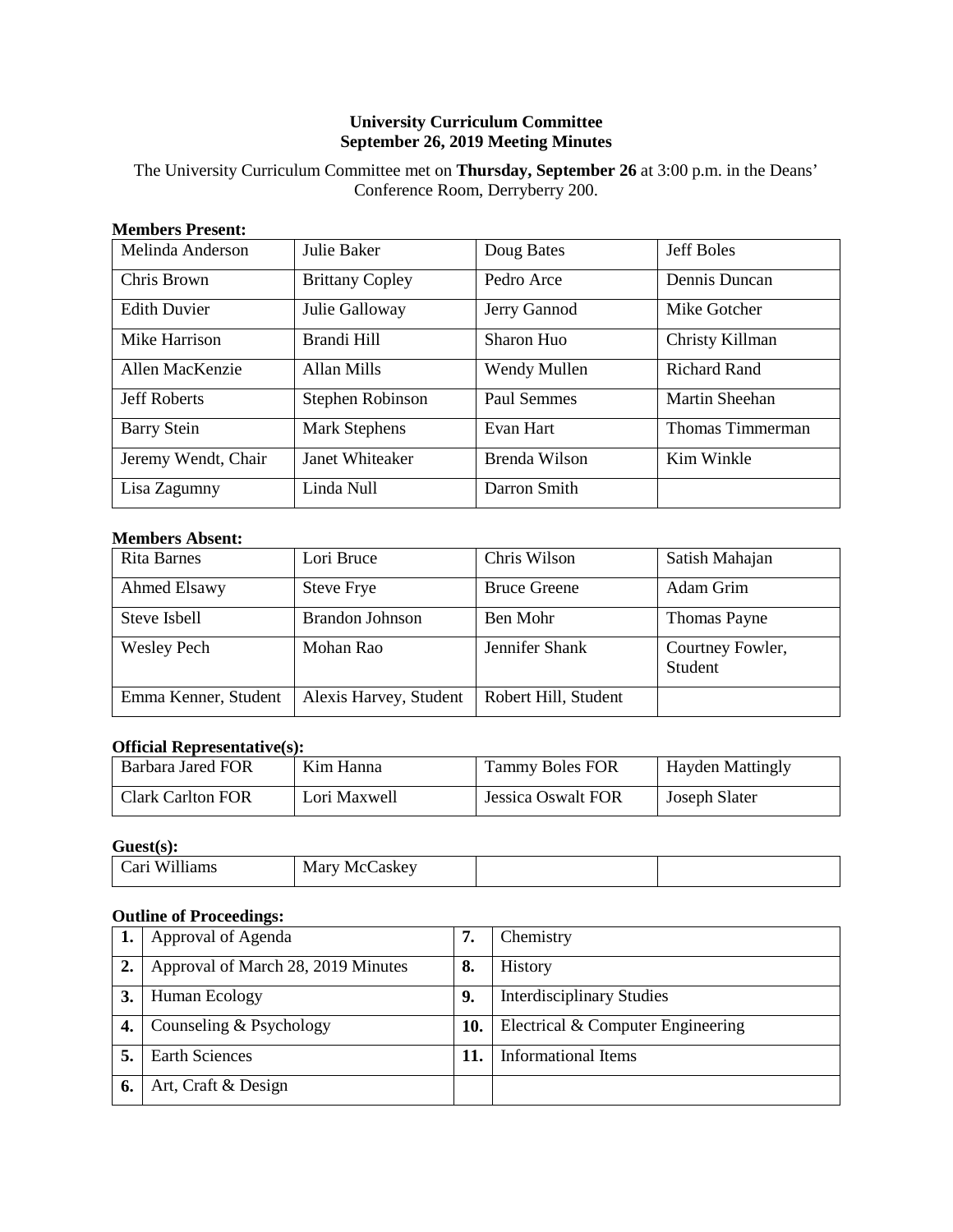## Proceedings:

Perceiving a quorum, Dr. Wendt called the meeting to order at 3:02pm.

## **1. Approval of agenda**

**Motion to approve**. Jeremy Wendt **Second**. Christy Killman **Vote.** Motion carried.

## **2. Approval of minutes, March 28, 2019**

**Motion to approve**. Lisa Zagumny **Second**. Barry Stein **Vote.** Motion carried.

## **3. Human Ecology**

## **A. Termination of Foodsystems Concentration.**

1) Foodsystems concentration currently has four students enrolled. Two students will graduate in August 2019, and the other two will graduate in May 2021. Low enrollment and the launch of the new Hospitality Management programs at Lipscomb University and Middle Tennessee State University have made it clear that this concentration is no longer feasible or competitive. No new students will be adding to this concentration effective Fall 2019.

## **B. Curriculum and Course Changes.**

1) On the Housing and Design Curriculum: Add HEC 1110 (fall) and HEC 1150 (spring) to Sophomore Year **From:**  26 credits in Sophomore year

## **To:**

32 credits in Sophomore year

2) On the Housing and Design Curriculum Remove HEC 2411 Practicum 1 Credit **From:**  32 credits in Sophomore Year

**To:** 

31 credits in Sophomore year

3) On the Housing and Design Curriculum Remove HEC 2460 from Junior Year **From:**  Junior Year HEC 2460 2 credits, 17 credits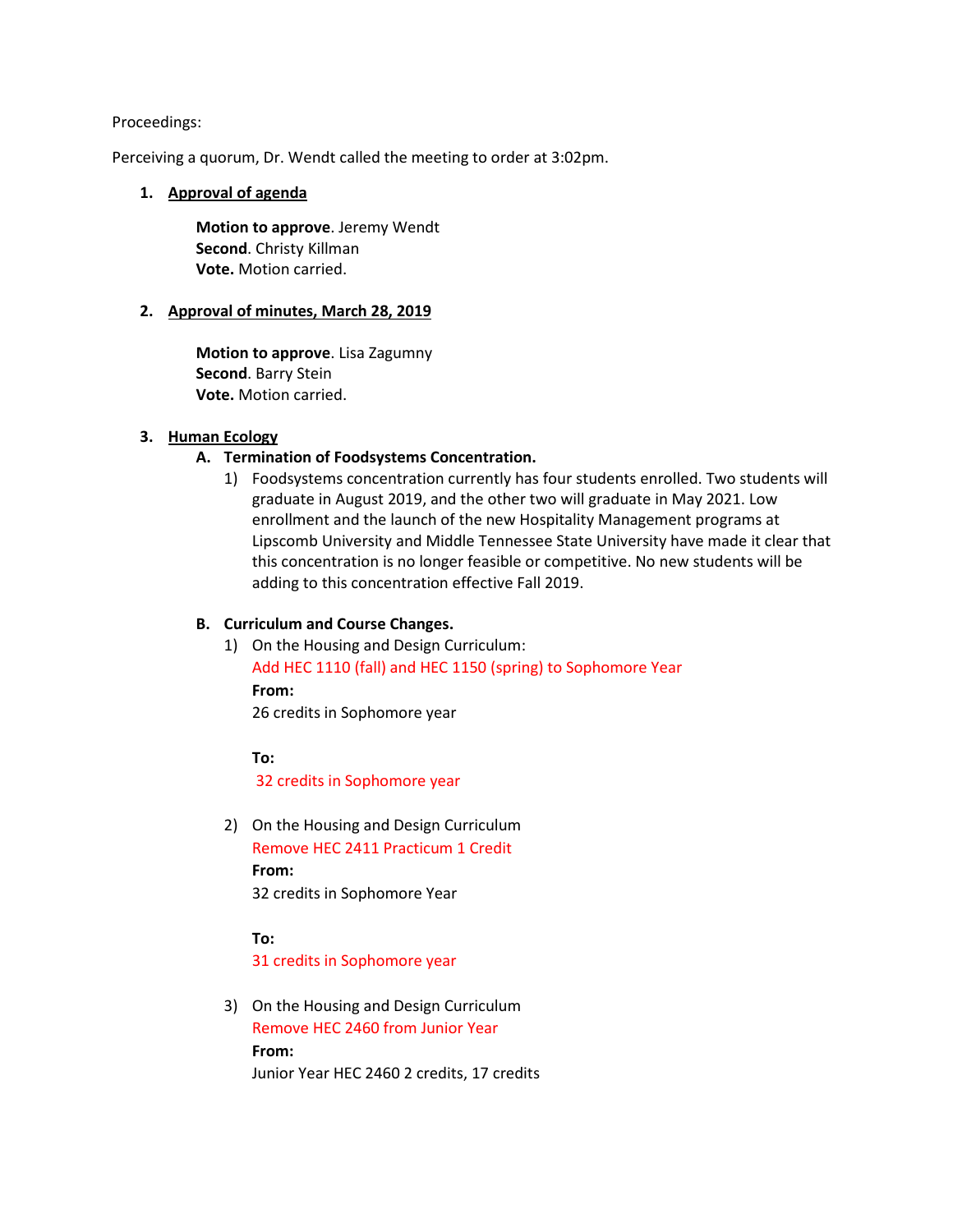**To:**  Junior Year, 15 credits Total Credits: Junior Year: 30 credits

4) On the Nutrition and Dietetics Curriculum: **From:**  Senior Year, Remove BGMT 3510

### **To:**

Senior Year, HEC 3390 Purchasing in Food Service Management Credits remain the same

5) From:

Current curriculum notes:

In order to graduate with a B.S. degree, Human Ecology, concentration Child Life, the following requirements must be completed prior to graduation.

- 1. Students must be accepted into and successfully complete a Child Life Practicum under the direct supervision of a Certified Child Life Specialist. The practicum course may be taken in the Spring or Summer semester of the Junior year.
- 2. Students must be accepted into a Child Life clinical experience (internship) which is supervised by a Certified Child Life Specialist. To pass the clinical experience course, students must earn minimal entry-level competence during the internship experience.
- 3. Students who are unsuccessful in securing placement for an appropriate practicum may not continue on in the Child Life concentration. Students who are unsuccessful in securing an appropriate Child Life Internship prior to graduation, may NOT graduate with a degree in Human Ecology, concentration in Child Life.
- 4. AGHE 1020 not required for transfer students with more than 12 hours.

#### **To:**

#### To Be Effective Summer 2020

As an Endorsed Academic Program, Tennessee Tech's Child Life Concentration conforms to the Association of Child Life Professionals standards. In order to graduate with a B.S. degree, Human Ecology, concentration Child Life, the following requirements must be completed prior to graduation.

1. Students must apply for, be accepted into, and successfully complete a Child Life Practicum under the direct supervision of a Certified Child Life Specialist. Students who are unsuccessful in securing a Child Life Practicum or passing the child life practicum prior to graduation may NOT graduate with a degree in Human Ecology, concentration in Child Life.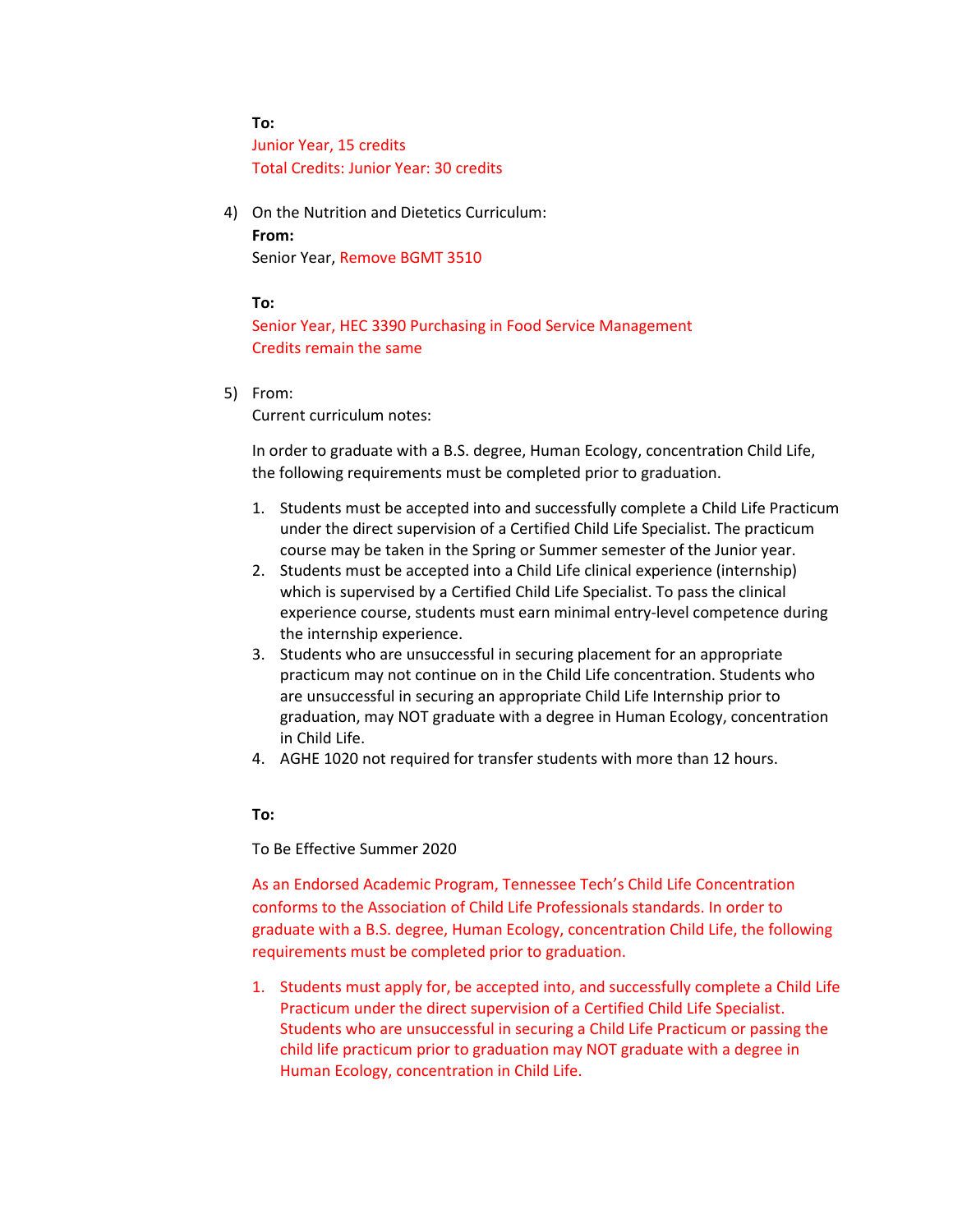- 2. Students must apply for a Child Life Clinical Experience (Internship) which is directly supervised by a Certified Child Life Specialist. To pass the clinical experience course, students must earn minimal entry-level competence during the internship experience.
- 3. AGHE 1020 not required for transfer students with more than 12 hours.

# 6) **From:**

HEC 4200 Advanced Nutrition Credit 3

Prerequisites: HEC 2020, CHEM 3005, BIOL 2350 and Admission to the HEC-DPD Program. Interrelationships of nutrients in metabolism at the cellular level. Current issues in nutrition.

## **To:**

HEC 4200 Advanced Nutrition Credit 3

Prerequisites: HEC 2020, CHEM 3005, BIOL 2350 and Admission to the HEC-DPD Program.

Principles of nutrition research, including research design and methodology, analysis of peer-reviewed research, effective scholarly writing, standards of responsible and ethical research, and understanding how research impacts evidence-based practice.

## 7) **From:**

HEC 3100 Intercultural Competence Credit 3 Importance of intercultural competence in order to facilitate tolerance across different cultures and connect across diverse cultures.

## **To:**

HEC 3100 Cultural Competence for Professionals Credit 3 Prerequisites: HEC 2065 and Junior or Senior Standing. Exploring various aspects of bias based on race, gender, ability levels, body size, mental health, socioeconomic status, etc; and raising awareness of the need for acceptance regardless of visible and invisible differences. HEC 2065 cannot be taken concurrently.

**Motion to approve**. Melinda Anderson **Second**. Julie Galloway **Vote.** Motion carried.

## **4. Counseling & Psychology**

**A. Course Additions.**

Add PSY 3050 – Parapsychology, Effective Spring, 2020. **Catalog Description** Lec. 3 Credits 3

An examination of unusual experiences such as ESP, precognition, psychokinesis, ghosts and other paranormal events and the ways these phenomena are investigated by psychologists including the methodological errors that can affect the research.

*\*Friendly Amendment: Add minimum grade of a C in PSY 1030 to checklist and change prerequisites from PSY 1020 to PSY 1030.*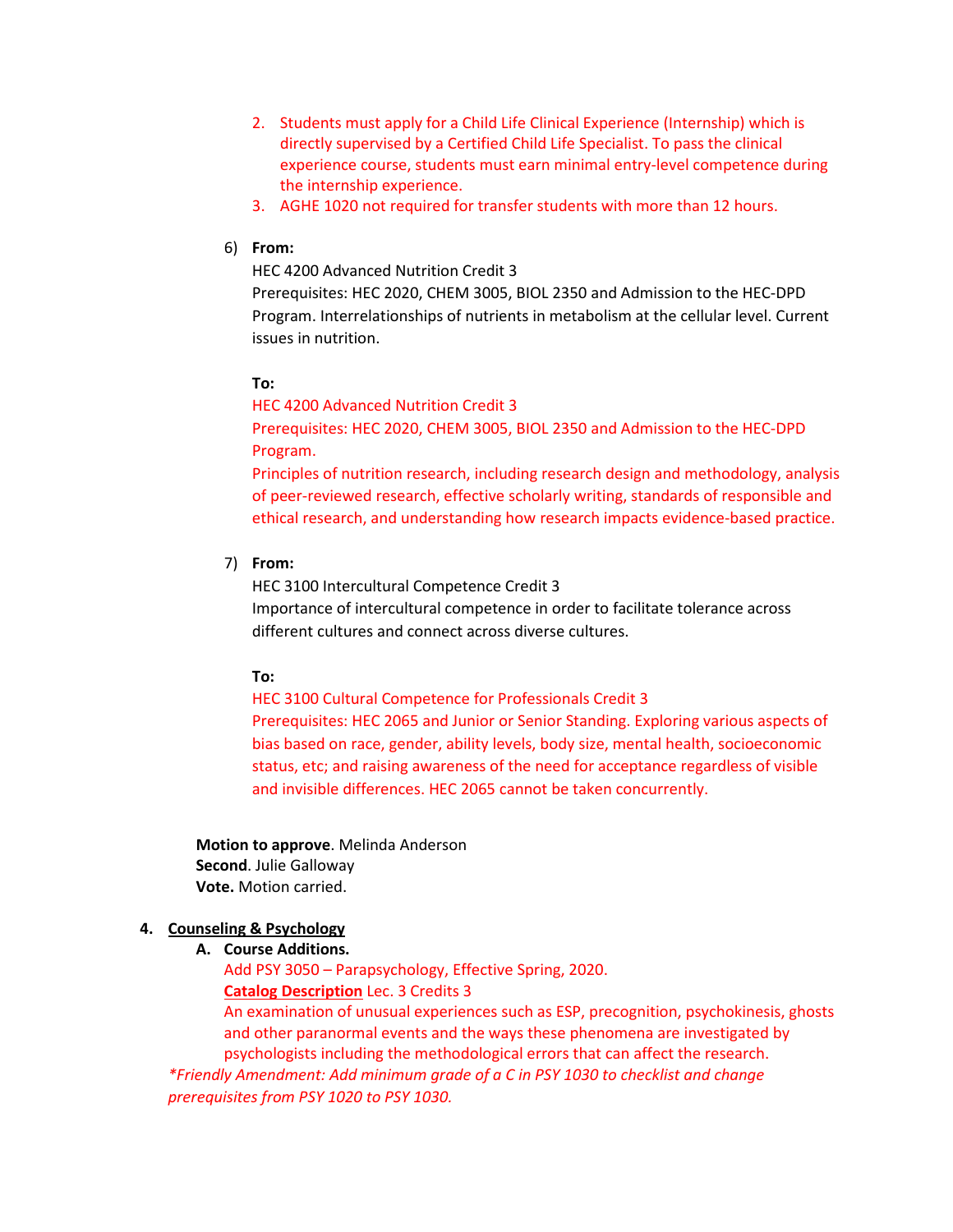**Motion to approve**. Barry Stein **Second**. Julie Baker **Vote.** Motion carried.

### **B. Curriculum Changes.**

1) Psychology B.S. Biology Requirement

#### **From:**

BIOL 1010 Intro to Biology. Credit 4.

**To:** 

BIOL 1010 Intro to Biology, or BIOL 1113 General Biology I, or BIOL 2010 Human Anatomy and Physiology I. Credit 4.

Effective: Summer 2020

## 2) **From:**

BIOL 1020 Diversity of Life. Credit 4

#### **To:**

BIOL 1020 Diversity of Life, or BIOL 1123 General Biology II, or BIOL 2020 Human Anatomy and Physiology II. Credit 4.

3) Psychology B.S. Math Requirement

#### **From:**

MATH 1530 Introductory Statistics or MATH 1130 College Algebra. Credit 3.

### **To:**

MATH 1530 Introductory Statistics or MATH 1130 College Algebra, or MATH 1630 Finite Mathematics, or MATH 1710 Pre-calculus Algebra, or MATH 1720 Precalculus Trigonometry, or MATH 1730 Pre-calculus Mathematics, or MATH 1830 Applied Calculus, or MATH 1910 Calculus I. Credit 3.

Effective: Summer 2020

**Motion to approve**. Barry Stein **Second**. Dennis Duncan **Vote.** Motion carried.

## **C. Course and Curriculum Changes.**

# 1) **Catalog Changes. From:**  PSY 4600 (5600) – Microcomputers in Psychological Research Lec. 1. Lab. 4. Credit 3. Prerequisite: PSY 1030. Introduction to the use of computers in psychological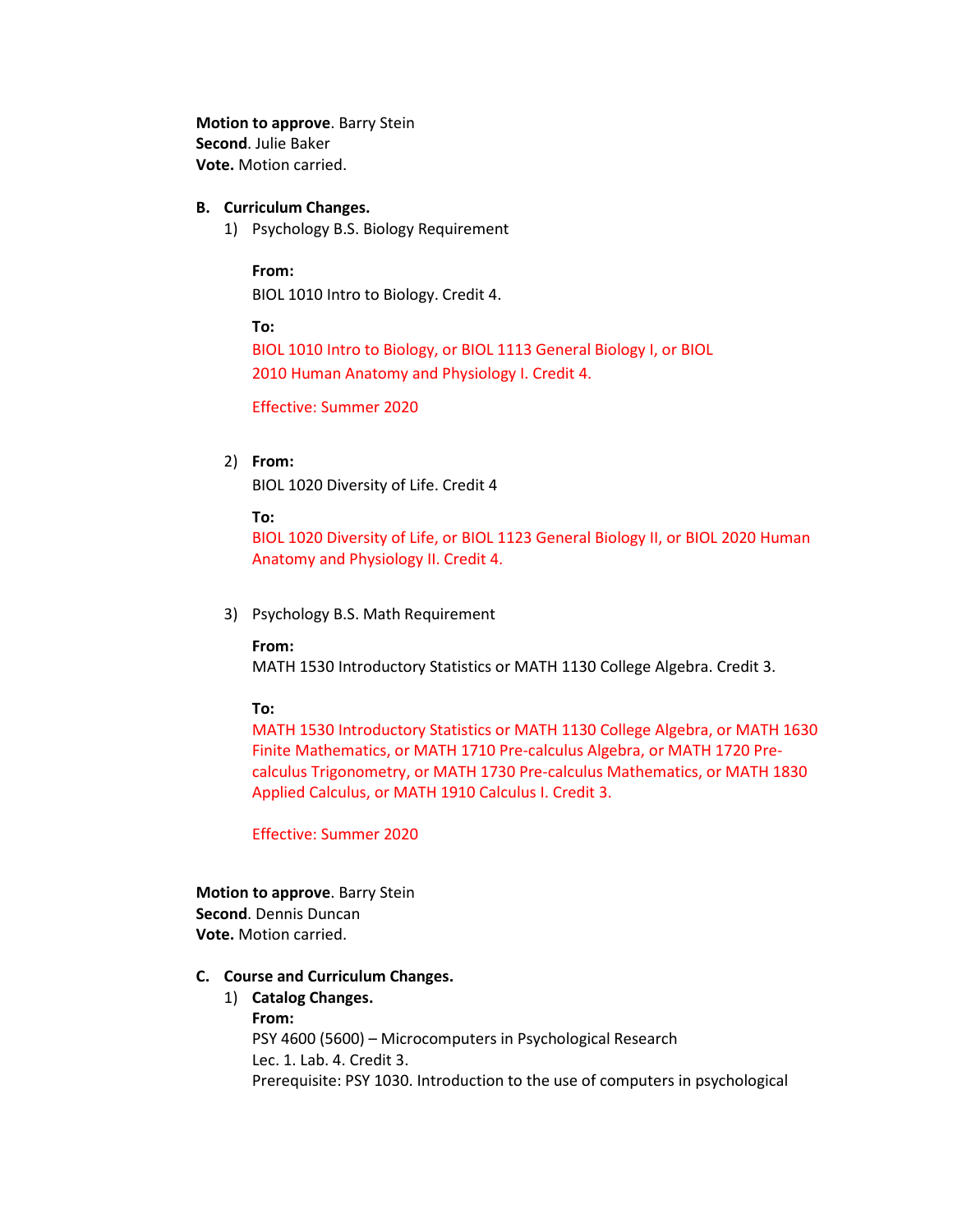research. Students enrolled in the 5000-level course will be required to complete additional work as stated in the syllabus.

#### **To:**

PSY 4600 (5600) – Data Analytics in Psychology Lec 1. Lab 4. Credit 3. Prerequisites: PSY 3010 and PSY 3110 with a B or better. Advanced topics in data analysis, graphing, and interpretation of psychological measures. Students enrolled in the 5000-level course will be required to complete additional work as stated in the syllabus.

**Motion to approve**. Barry Stein **Second**. Julie Baker **Vote.** Motion carried.

### **D. Addition of Data Analytics Certificate- Fall 2020**

1) This certificate will be awarded to psychology majors who meet the criteria listed below. Psychology majors have the opportunity to receive extensive training in applied statistics, research design, and the interpretation of statistical relationships in human behavior. These skills are highly desirable in fields such as health care informatics. Students who are able to complete the courses below with an average GPA in these courses of 3.75 meet the criteria for the certificate and have a level of proficiency in data analytics that employers will highly value.

Courses – 16 hours PSY 3010 Statistics and Experimental Design PSY 3110 Experimental Psychology PSY 4930 Senior Thesis PSY 4931 Senior Thesis PSY 4600 Data Analytics in Psychology

**Motion to approve**. Barry Stein **Second**. Lisa Zagumny **Vote.** Motion carried.

#### **5. Earth Sciences**

## **A. Curriculum Changes.**

1) Geosciences, Geology Concentration, B.S.

**Freshman Year** GEOL 1020 - Field Experiences in the Geosciences Credit: 1. MSCI 1020 First-Year Connections<sup>1</sup> Credit: 1. GEOL 1040 - Physical Geology Credit: 4. GEOL 1045 - Earth Environment, Resources and Society Credit: 4. or GEOG 2100 – Introduction to Meteorology Credit: 4. ENGL 1010 - English Composition I Credit: 3.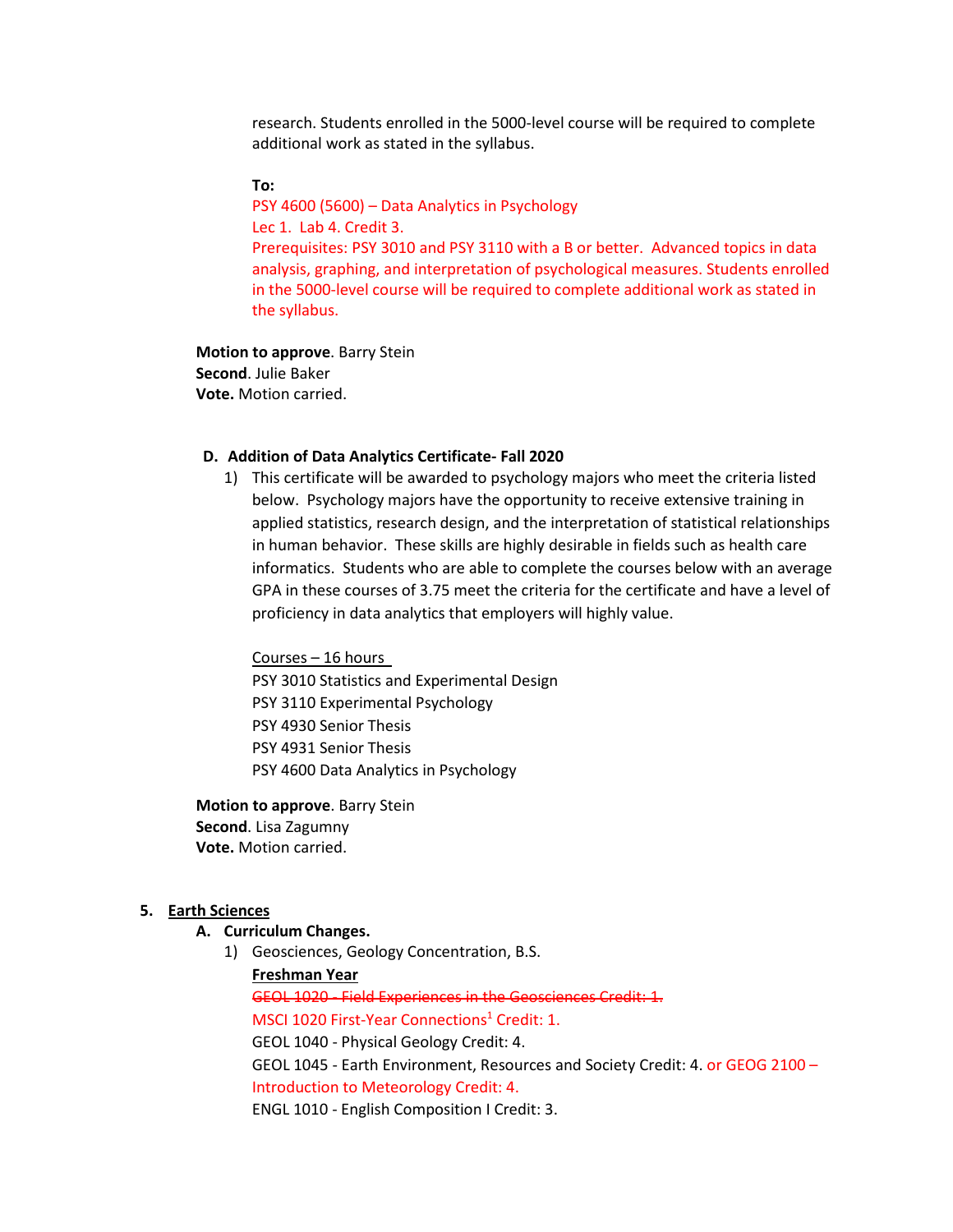ENGL 1020 - English Composition II Credit: 3. CHEM 1110 - General Chemistry I Credit: 4. CHEM 1120 - General Chemistry II Credit: 4. HIST 2010 - Early United States History Credit: 3. HIST 2020 - Modern United States History Credit: 3. MATH<sup>2</sup> Credit: 3-5. Total: 31-33

#### **Sophomore Year**

GEOL 2500 - Geological Fundamentals Credit: 3. One Required Course from Geology Concentration Credit: 3-4.

PHYS 2010 - Algebra-based Physics I Credit: 4. and PHYS 2020 - Algebra-based Physics II Credit: 4. Or BIOL 1020 - Diversity of Life Credit: 4. and BIOL 3130 - General Ecology Credit: 4.

MATH 3070 - Statistical Methods I Credit: 3. Humanities/Fine Arts Electives Credit: 6. ENGL 2130 - Topics in American Literature Credit: 3. or ENGL 2235 - Topics in British Literature Credit: 3. or ENGL 2330 - Topics in World Literature Credit: 3. GEOG 4510 (5510) - Theory of GIS I Credit: 3. Total: 29-30

## **Junior Year**

Social/Behavioral Sciences Electives Credit: 6. COMM 2025 - Fundamentals of Communication Credit: 3. or PC 2500 – Communicating in the Professions Credit: 3. Required Courses from Geology Concentration Credit: 11-12. Directed Electives from Geology Concentration Credit: 7-8. MATH<sup>3</sup> or Free Elective Credit: 3.

Total: 30-32

#### **Senior Year**

GEOL 4930 - Senior Thesis Credit: 3. GEOL 4931 - Senior Thesis Credit: 3. GEOG 4210 (5210) – Cartography Credit: 3. Directed Electives from Geology Concentration Credit: 3-4. Free Electives Credit: 17-22 13-17. Total: 26-32 25-30

Note: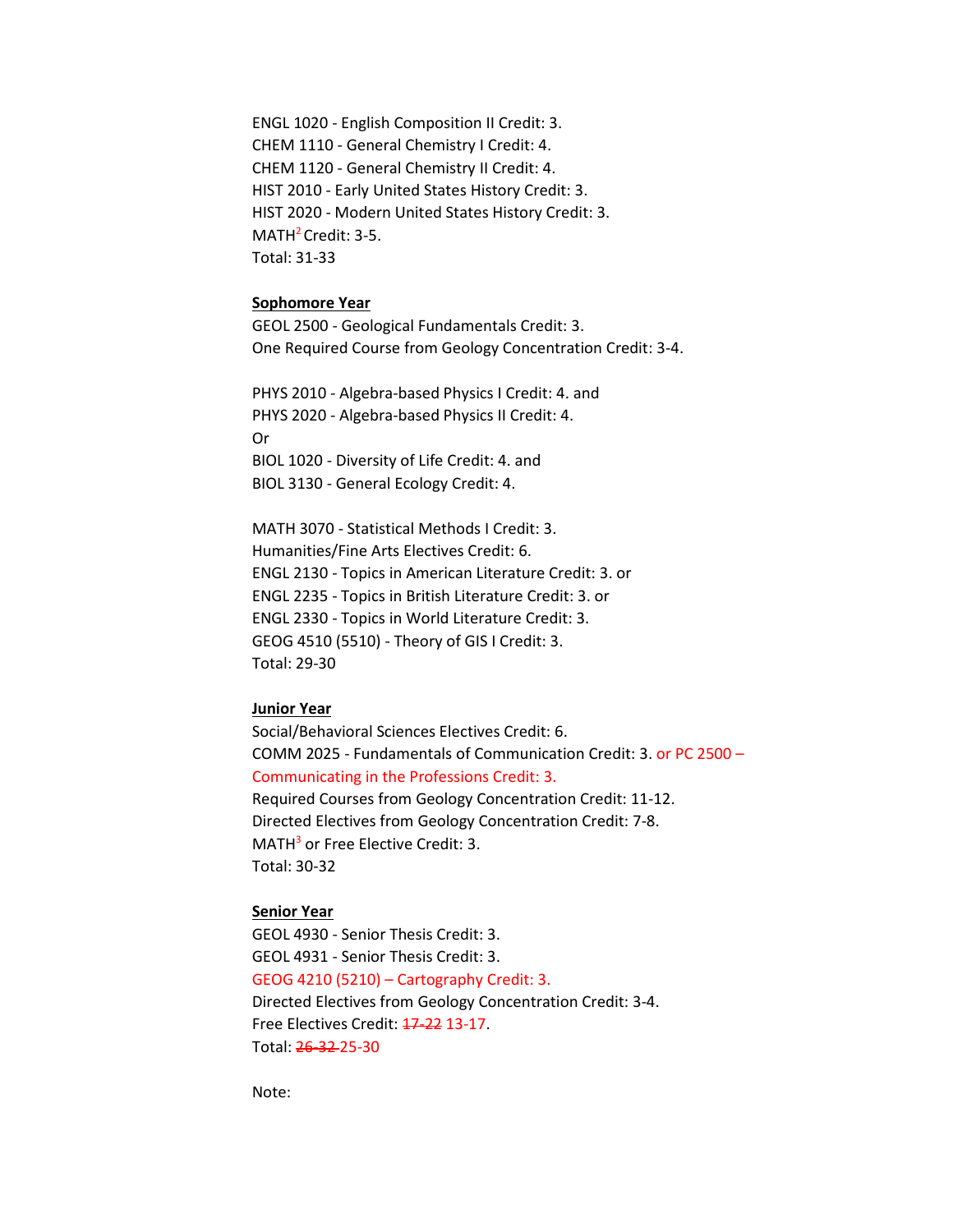<sup>1</sup>This course not included in 120-hour curriculum.

<sup>2</sup>MATH <del>1130</del> 1710, MATH 1730 or MATH 1910

<sup>3</sup>If MATH <del>1130</del> 1710 was taken, then take MATH 1720; otherwise take a free elective.

Geology Concentration Required Courses, any 4 of the following courses (15-16 hours)

GEOL 2000 - Earth Evolution and Life History Credit: 3.

GEOL 3110 - Principles of Mineralogy and Petrology Credit: 4.

GEOL 3230 - Structural Geology and Tectonics Credit: 4.

GEOL 3830 - Field Geology Credit: 4.

GEOL 4110 - Sedimentation and Stratigraphy Credit: 4.

Geology Concentration Directed Electives, any 3 of the following courses (9-12 11-12 hours)

GEOG 1100 - Global Climate Change Credit: 3.

GEOL 3120 - Mineralogy Credit: 4.

GEOL 3310 – Planetary Geoscience: 3.

GEOL 3350 - Paleobiology Credit: 3.

GEOL 3410 - Paleontology Credit: 4.

GEOL 3550 – Paleoclimates: 4.

GEOG/GEOL 4150 (5150) - Geomorphology Credit: 4.

GEOL 4200 - Geological Exploration Techniques Credit: 4.

GEOL 4210 - Advanced Historical Geology Credit: 3.

GEOL 4610 - Optical Mineralogy and Petrography Credit: 4.

GEOG/GEOL 4711 (5711) - Hydrogeology Credit: 4.

2) Geosciences, Geographic Information Systems Concentration, B.S.

## **Freshman Year**

GEOL 1020 - Field Experiences in the Geosciences Credit: 1.

MSCI 1020 First-Year Connections<sup>1</sup> Credit: 1.

GEOL 1040 - Physical Geology Credit: 4.

GEOL 1045 - Earth Environment, Resources and Society Credit: 4. or GEOG 2100 – Introduction to Meteorology Credit: 4.

ENGL 1010 - English Composition I Credit: 3.

ENGL 1020 - English Composition II Credit: 3.

CHEM 1010 – Introductory Chemistry I Credit: 4. or CHEM 1110 - General Chemistry I Credit: 4.

CHEM 1020 – Introductory Chemistry II Credit: 4. or CHEM 1120 - General Chemistry II Credit: 4.

HIST 2010 - Early United States History Credit: 3.

HIST 2020 - Modern United States History Credit: 3.

MATH<sup>2</sup> Credit: 3-5.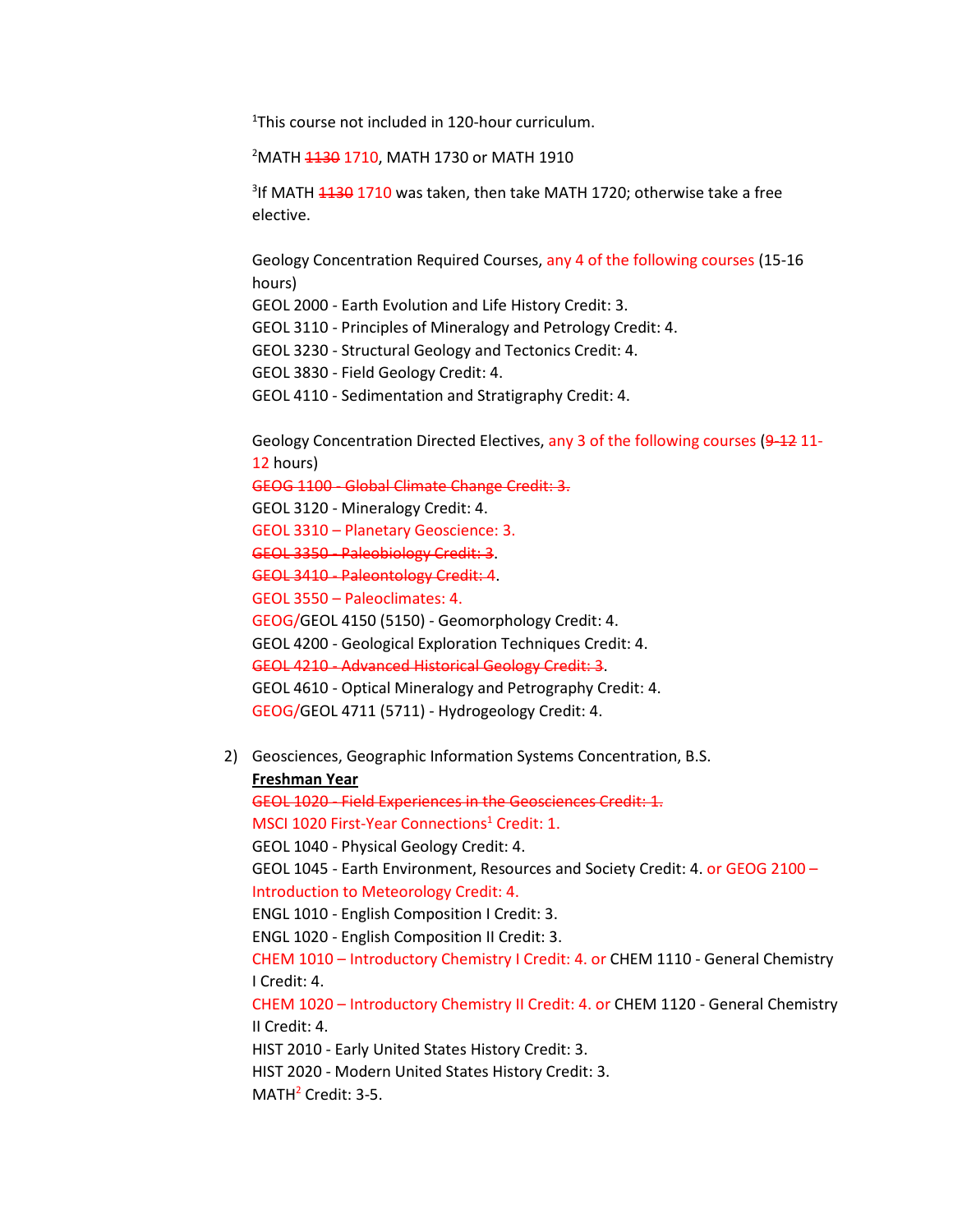Total: 31-33

#### **Sophomore Year**

ENGL 2130 - Topics in American Literature Credit: 3. or ENGL 2235 - Topics in British Literature Credit: 3. or ENGL 2330 - Topics in World Literature Credit: 3. MATH 3070 - Statistical Methods I Credit: 3. Humanities/Fine Arts Electives Credit: 6. GEOG 4510 (5510) - Theory of GIS I Credit: 3. GEOL 2500 - Geological Fundamentals Credit: 3.

PHYS 2010 - Algebra-based Physics I Credit: 4. and PHYS 2020 - Algebra-based Physics II Credit: 4. Or BIOL 1020 - Diversity of Life Credit: 4. and BIOL 3130 - General Ecology Credit: 4.

CSC 1300 - Introduction to Problem Solving and Computer Programming Credit: 4. or WEBD 1500 - Introduction to Web Design Credit: 3. Free Electives Credit 3-4. Total: 29-30

#### **Junior Year**

Social/Behavioral Sciences Electives Credit: 6. COMM 2025 - Fundamentals of Communication Credit: 3. or PC 2500 – Communicating in the Professions Credit: 3. Required Courses from GIS Concentration Credit: 12 15. Directed Electives from GIS Concentration Credit: 6-8. GEOG 4210 (5210) – Cartography Credit: 3. Total: 30-32 30-32

### **Senior Year**

GEOL 4930 - Senior Thesis Credit: 3. GEOL 4931 - Senior Thesis Credit: 3. Directed Electives from GIS Concentration Credit 3-4. Free Electives Credit 42 13-17. MATH<sup>3</sup> or Free Elective Credit: 3. Total: 25-29 25-30 Note: <sup>1</sup>This course not included in 120-hour curriculum.<br><sup>2</sup>MATH 1130 1710, MATH 1730 or MATH 1910 <sup>2</sup>MATH <del>1130</del> 1710, MATH 1730 or MATH 1910 <sup>3</sup>If MATH <del>1130</del> 1710 was taken, then take MATH 1720; otherwise take a free elective.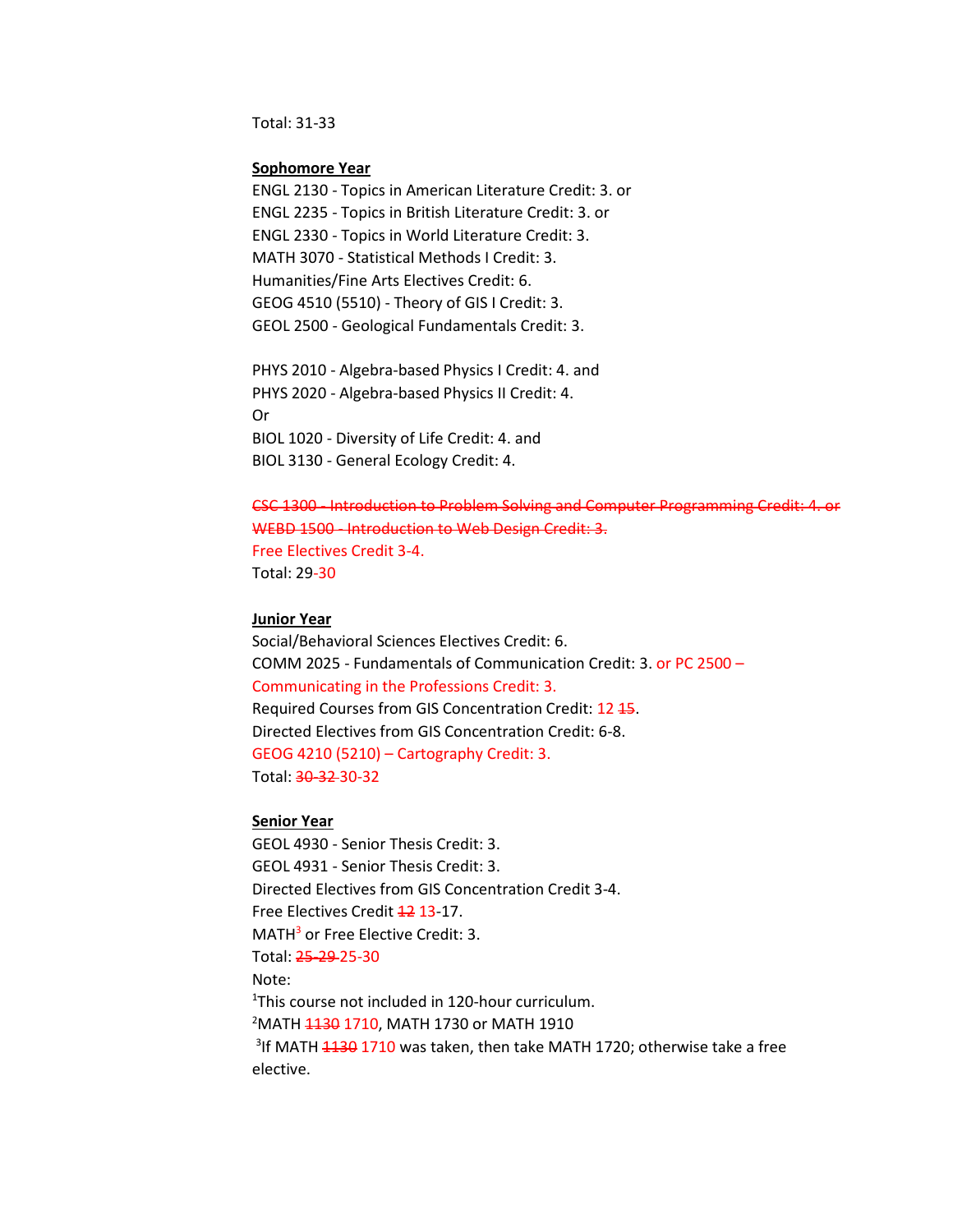Geographical Information Systems (GIS) Concentration Required Courses (15 12 hours)

WEBD 1500 - Introduction to Web Design Credit: 3.

CSC 1200: Principles of Computing: 3 or DS 2810: Computer Application in Business: 3 or CITC 1300 Beginning HTML and CSS (TN eCampus): 3.

GEOG 4210 (5210) - Cartography Credit: 3.

GEOG 4650 (5650) - Environmental Applications of GIS Credit: 3.

GEOG 4850 (5850) - Advanced GIS Credit: 3.

GEOL 4410 (5410) - Remote Sensing Credit: 3.

Geographical Information Systems (GIS) Concentration Directed Electives, any 3 of the following courses (9-40 11 hours) BIOL/WFS 4220 (5220) – Biostatistics Credit: 3. BIOL/WFS 4610 (5610) – Invertebrate Zoology Credit: 3 GEOG 1100 - Global Climate Change Credit: 3. GEOG 1035 - World Regional Geography I Credit: 3. GEOG 2100 - Introduction to Meteorology Credit: 4. GEOG 3010 - Geography of the United States Credit: 3. GEOG/GEOL 3200 - Water Resources Credit: 3. GEOG/GEOL 4150 (5150) - Geomorphology Credit: 4. GEOG 4511 (5511) - Theory of GIS II Credit: 3. GEOG/GEOL 4711 (5711) - Hydrogeology Credit: 4. GEOL 3200 - Water Resources Credit: 3. GEOL 4150 (5150) - Geomorphology Credit: 4. GEOL 4711 (5711) - Hydrogeology Credit: 4. MATH 3080 - Statistical Methods II Credit: 3. or PSY 3010 - Statistics and Experimental Design Credit: 3.

3) Geosciences, Geography Concentration, B.S.

**Freshman Year** GEOL 1020 - Field Experiences in the Geosciences Credit: 1. MSCI 1020 First-Year Connections<sup>1</sup> Credit: 1. GEOL 1040 - Physical Geology Credit: 4. GEOL 1045 - Earth Environment, Resources and Society Credit: 4. or GEOG 2100 – Introduction to Meteorology Credit: 4. ENGL 1010 - English Composition I Credit: 3. ENGL 1020 - English Composition II Credit: 3. CHEM 1010 – Introductory Chemistry I Credit: 4. or CHEM 1110 - General Chemistry I Credit: 4. CHEM 1020 – Introductory Chemistry II Credit: 4. or CHEM 1120 - General Chemistry II Credit: 4. HIST 2010 - Early United States History Credit: 3. HIST 2020 - Modern United States History Credit: 3. MATH<sup>2</sup> Credit: 3-5.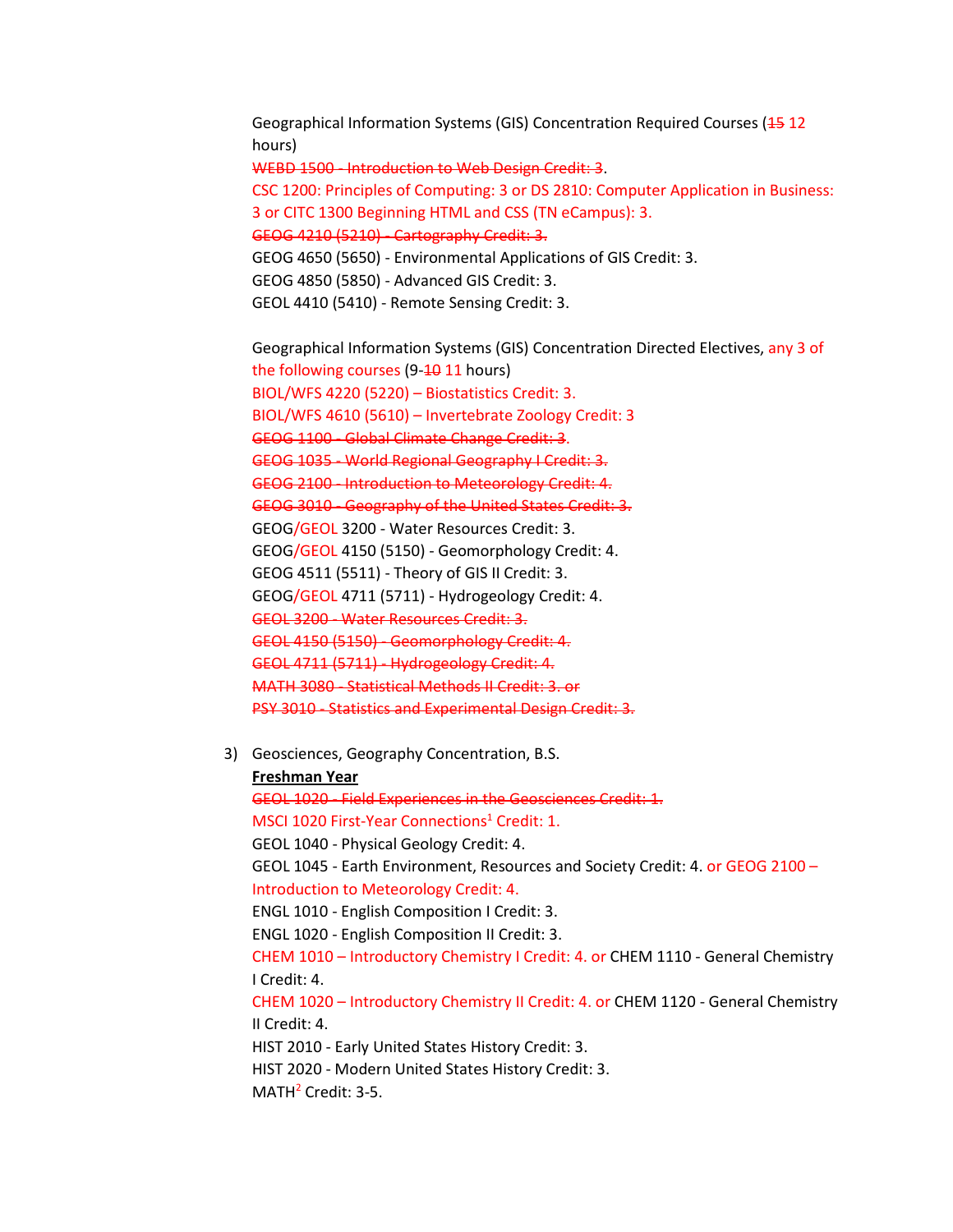Total: 31-33

#### **Sophomore Year**

GEOL 2500 - Geological Fundamentals Credit: 3. Two Required Course from Geography Concentration Credit: 6-7 3 PHYS 2010 - Algebra-based Physics I Credit: 4. and PHYS 2020 - Algebra-based Physics II Credit: 4. Or BIOL 1020 - Diversity of Life Credit: 4. and BIOL 3130 - General Ecology Credit: 4.

MATH 3070 - Statistical Methods I Credit: 3. Humanities/Fine Arts Electives Credit: 6. ENGL 2130 - Topics in American Literature Credit: 3. or ENGL 2235 - Topics in British Literature Credit: 3. or ENGL 2330 - Topics in World Literature Credit: 3. GEOG 4510 (5510) - Theory of GIS I Credit: 3. Total: 32-33 29

## **Junior Year**

COMM 2025 - Fundamentals of Communication Credit: 3. or PC 2500 – Communicating in the Professions Credit: 3. Required Courses from Geography Concentration Credit: 9-10 9 Directed Electives from Geography Concentration Credit: 3-4 GEOG 4210 (5210) – Cartography Credit: 3.  $MATH<sup>3</sup>$  or free elective Credit: 3. Free Electives Credit: 6 9 Total: 24-26 30-31

#### **Senior Year**

GEOG 4930 - Senior Thesis Credit: 3. GEOG 4931 - Senior Thesis Credit: 3. Three directive electives from Geography Concentration Credit:  $\frac{10}{10}$  9-11. Free Electives Credit: 8-14 9-10 Required course from Geography concentration Credit: 3-4. 3 Total: 28-33 27-30

Note:

<sup>1</sup>This course not included in 120-hour curriculum.<br><sup>2</sup>MATH 1120 1710, MATH 1730 or MATH 1910 <sup>2</sup>MATH <del>1130</del> 1710, MATH 1730 or MATH 1910 <sup>3</sup>If MATH <del>1130</del> 1710 was taken, then take MATH 1720; otherwise take a free elective. Geography Concentration Required Courses (12 hours) GEOG 1012 - Cultural Geography Credit: 3.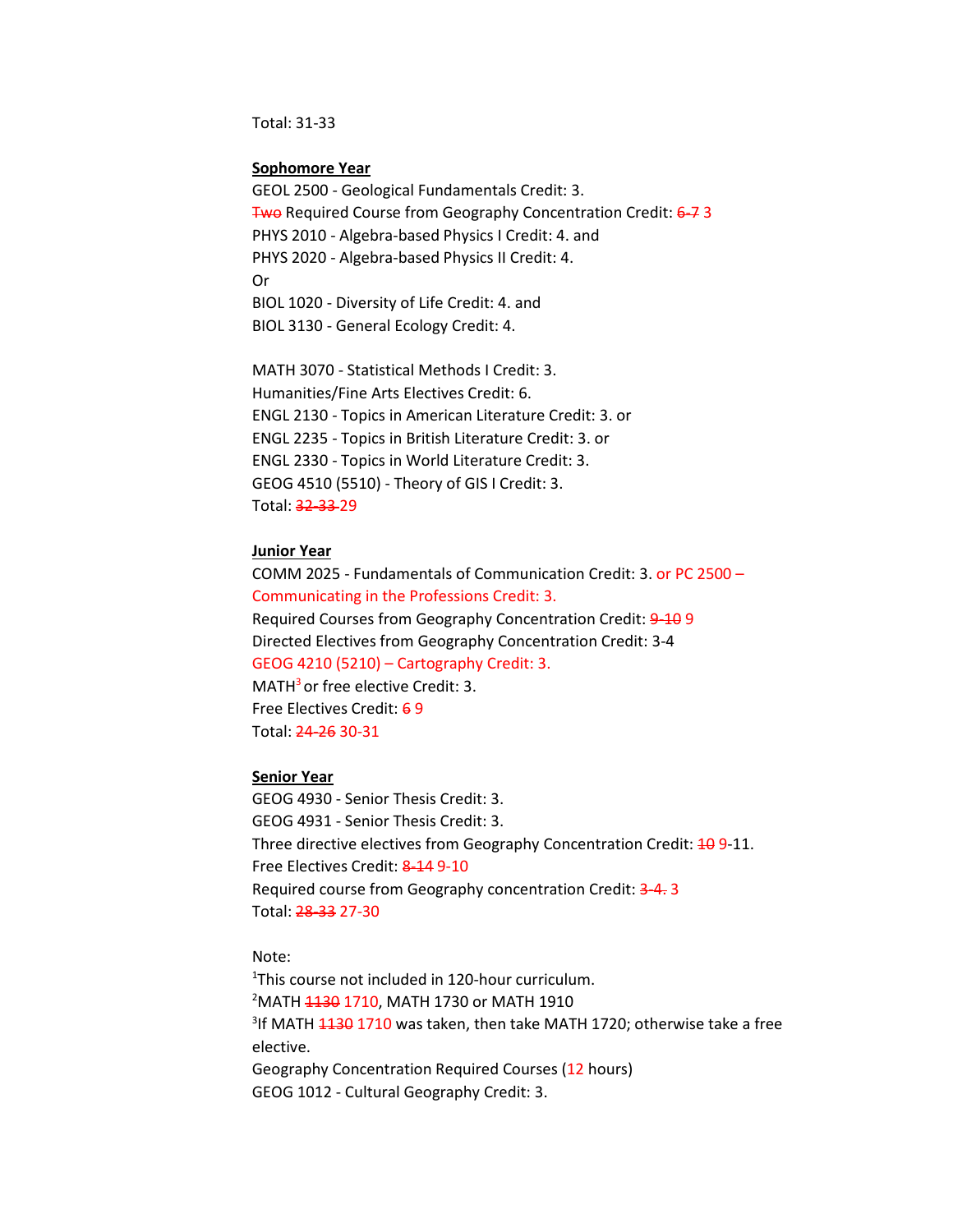GEOG 1130 - Geography of Natural Hazards Credit: 3. GEOG 2100 - Introduction to Meteorology Credit: 4. GEOG/GEOL 3200 - Water Resources Credit: 3. GEOG 4210 (5210) - Cartography Credit: 3. GEOG 4650 (5650) - Environmental Applications of GIS Credit: 3.

Geography Concentration Directed Electives, any four 4 of the following courses (12-14 15 hours) GEOG 2010 World Regional Geography (RODP) Credit 3. GEOG 1100 - Global Climate Change Credit: 3. GEOG 1035 - World Regional Geography I Credit: 3. GEOL 2000 - Earth Evolution and Life History Credit: 3. GEOG 3710 Geography of the U.S. (RODP) Credit 3. GEOL 3550 – Paleoclimates Credit: 4 GEOG/GEOL 4150 (5150) - Geomorphology Credit: 4. GEOG 4410 (5410) - Remote Sensing Credit: 3. GEOG 4511 (5511) - Theory of GIS II Credit: 3. GEOG/GEOL 4711 (5711) - Hydrogeology Credit: 4. GEOG 4850 (5850) - Advanced GIS Credit: 3.

4) Geosciences, Environmental Geology Concentration, B.S. **Freshman Year** GEOL 1020 - Field Experiences in the Geosciences Credit: 1. MSCI 1020 First-Year Connections<sup>1</sup> Credit: 1. GEOL 1040 - Physical Geology Credit: 4. GEOL 1045 - Earth Environment, Resources and Society Credit: 4. or GEOG 2100 – Introduction to Meteorology Credit: 4. ENGL 1010 - English Composition I Credit: 3. ENGL 1020 - English Composition II Credit: 3. CHEM 1110 - General Chemistry I Credit: 4. CHEM 1120 - General Chemistry II Credit: 4. HIST 2010 - Early United States History Credit: 3. HIST 2020 - Modern United States History Credit: 3. MATH<sup>2</sup> Credit: 3-5. Total: 31-33

#### **Sophomore Year**

GEOL 2500 - Geological Fundamentals Credit: 3. Required Course from Environmental Geology Concentration Credit: 3-4.

PHYS 2010 - Algebra-based Physics I Credit: 4. and PHYS 2020 - Algebra-based Physics II Credit: 4. Or BIOL 1020 - Diversity of Life Credit: 4. and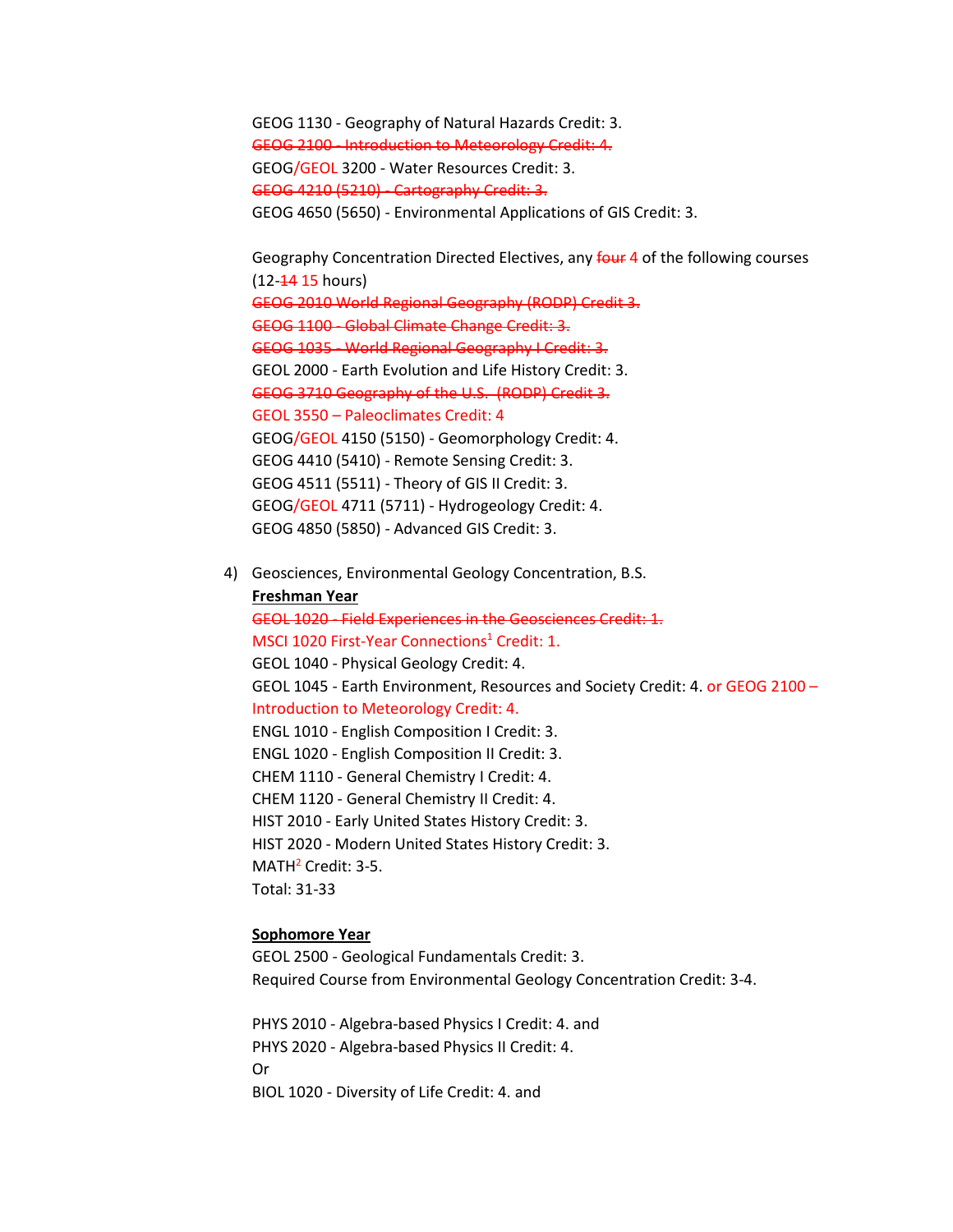BIOL 3130 - General Ecology Credit: 4.

MATH 3070 - Statistical Methods I Credit: 3. Humanities/Fine Arts Electives Credit: 6. ENGL 2130 - Topics in American Literature Credit: 3. or ENGL 2235 - Topics in British Literature Credit: 3. or ENGL 2330 - Topics in World Literature Credit: 3. GEOG 4510 (5510) - Theory of GIS I Credit: 3. Total: 29-30

#### **Junior Year**

Social/Behavioral Sciences Electives Credit: 6. COMM 2025 - Fundamentals of Communication Credit: 3. or PC 2500 – Communicating in the Professions Credit: 3. GEOG 4210 (5210) – Cartography Credit: 3. Required Courses from EGEO Concentration Credit: 9-12 6-8

Directed Electives from EGEO Concentration: Credit: 6-8. MATH<sup>3</sup> or Free Elective Credit: 3. Total: 27-32 27-31

#### **Senior Year**

GEOL 4930 - Senior Thesis Credit: 3. GEOL 4931 - Senior Thesis Credit: 3. Required Courses from EGEO Concentration Credit: 6-8 Directed Electives from EGEO Concentration Credit 3-4 6-8 Free Electives Credit: 4-15 8-11 MATH<sup>3</sup> or Free Elective Credit: 3. Total: 25-33 26-33 Note: 1 This course not included in 120-hour curriculum. <sup>2</sup>MATH <del>1130</del> 1710, MATH 1730 or MATH 1910 <sup>3</sup>If MATH <del>1130</del> 1710 was taken, then take MATH 1720; otherwise take a free elective. Required Environmental Geology Concentration Courses, any 5 of the following courses  $(24 17-18$  hours) GEOG/GEOL 3200 - Water Resources Credit: 3. GEOL 3830 – Field Geology Credit 4 GEOG/GEOL 4150 (5150) - Geomorphology Credit: 4. GEOL 4200 - Geological Exploration Techniques Credit: 4. GEOL 4410 (5410) - Remote Sensing Credit: 3. GEOG/GEOL 4711 (5711) - Hydrogeology Credit: 4. GEOG 4650 (5650) - Environmental Applications of GIS Credit: 3.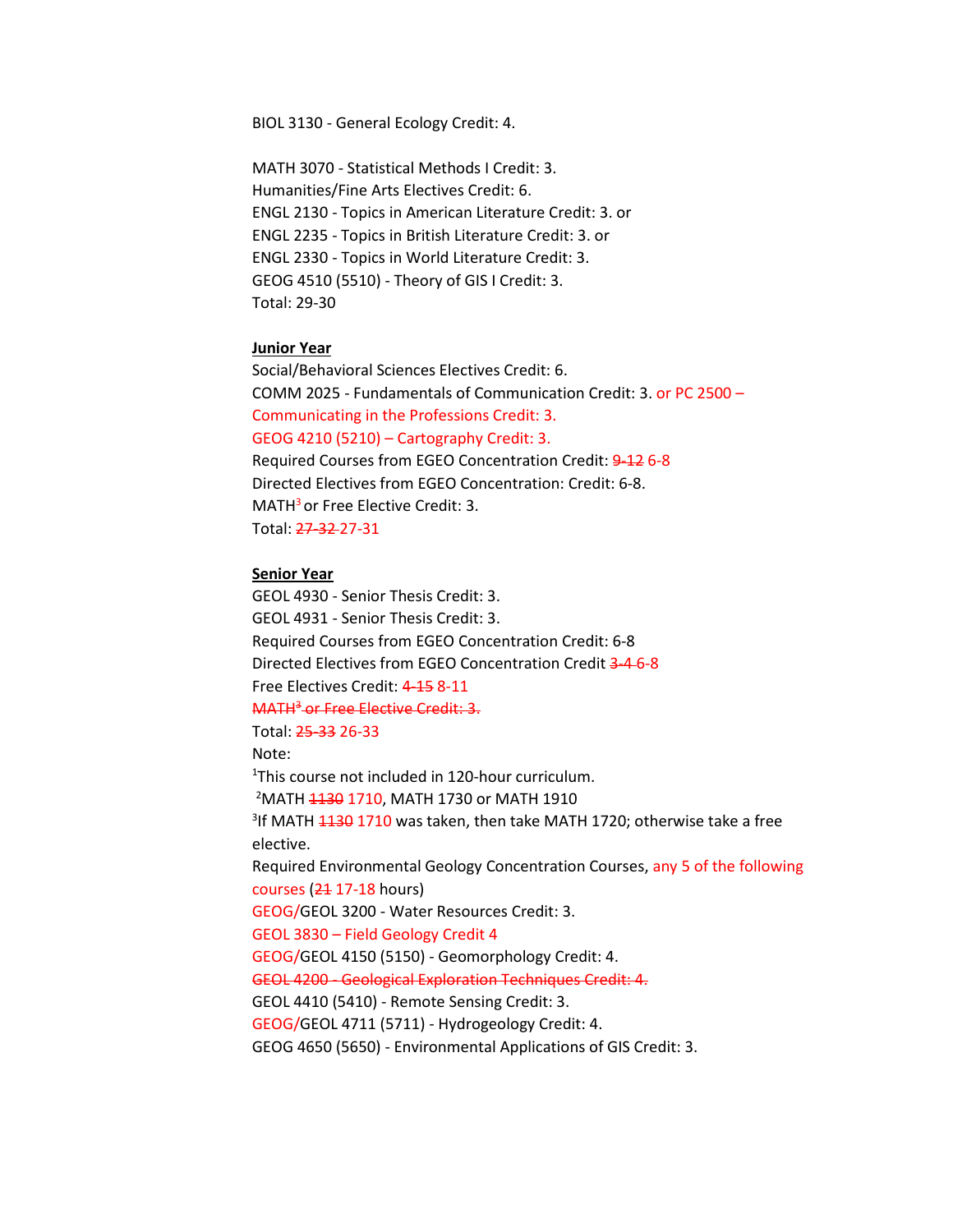Environmental Concentration Directed Electives, any three 4 of the following courses, (9-11 12-16 hours) AGRN 4220 (5220) - Environmental Soil Chemistry Credit: 3. AGRN 4230 (5230) - Soil Classification Credit: 3. BIOL 2310 - General Botany Credit: 4. AGRN 2000 Soil and the Environment – Credit: 3 or AGRN 3000 Soils – Credit: 4. BIOL 4610 (5610) - Invertebrate Zoology Credit: 3. BIOL/WFS 4840 (5840) - Limnology Credit: 3. CHEM 3005 Elementary Organic Chemistry – Credit: 4. CHEM 3410 Quantitative Analysis Credit: 4. ESS 3000 – Introduction to Environmental Law Credit: 3. ESS 3710 – Chemistry and the Environment Credit: 3. GEOL 3550 – Paleoclimates Credit: 4. GEOL 4300 (5300) – Environmental Aqueous Geochemistry Credit: 3. GEOG 1100 - Global Climate Change Credit: 3. GEOG 2100 - Introduction to Meteorology Credit: 4. GEOL 2000 - Earth Evolution and Life History Credit: 3. WFS 4500 (5500) - National Wildlife Policy Credit: 3.

**Motion to approve**. Evan Hart **Second**. Linda Null

**Vote.** Motion carried.

## **6. Art, Craft & Design**

## **A. Addition of Art History Minor.**

The School of Art, Craft & Design proposes the addition of a new Minor in Art History. Students may earn this minor by completing 15 hours (5 courses) from the following courses:

Required: ART 2000: Art History Survey I, lecture, 3 credit hours. ART 2020: Art History Survey II, lecture, 3 credit hours. ART 3130: Art Since 1900, lecture, 3 credit hours.

Six hours (two courses) of the following upper division (3000 and above) Art History course offerings:

> ART 3150: History of Crafts I, lecture, 3 credit hours. ART 3160: History of Crafts II, lecture, 3 credit hours. ART 4040: Art Criticism and Aesthetic Understanding, lecture, 3 credit hours. ART 4100: Art Tour, lecture and study abroad experience, 3 credit hours. ART 4170: Ancient Mesoamerican Art, 3 credit hours.

Justification: The School of Art, Craft & Design currently offers only one minor, Minor of Art, which is studio based. Non-Art majors have expressed interest in pursuing study in Art History; this minor will allow students from across the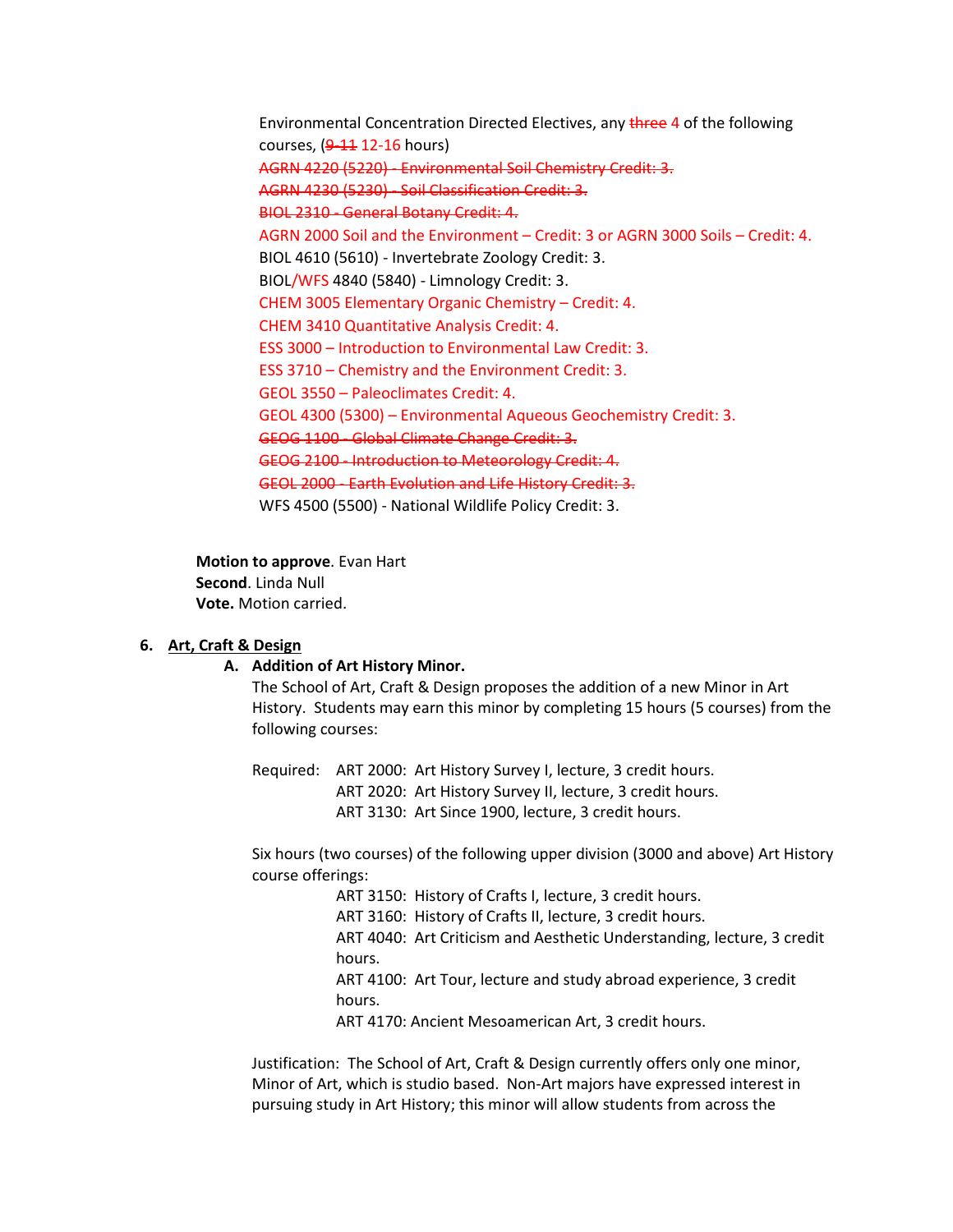university to achieve good understanding of a broad range of Art History knowledge. Additionally, with the new Course Program of Study (CPoS) restrictions, some students may not receive financial aid for these courses unless they are included as a CPoS. By adding the new minor, we are able to serve the educational interests of these students while better ensuring financial aid coverage.

Financial impact: This new minor uses existing courses and no new costs are expected.

Effective date: Fall 2020

**Motion to approve**. Kim Winkle **Second**. Lisa Zagumny **Vote.** Motion carried

## **B. Curriculum and Catalog Changes.**

Add the following course to the list of guided electives: COM1010: Basic Web Design, TN e-campus online 3, Credit. 3. This course presents the principles for planning well-designed web pages and websites. It explores the factors that affect web layout and design such as organization, navigation, usability, accessibility, typography, graphics and color. <https://tnecampus.org/courses/198/syllabus>

**Motion to approve**. Kim Winkle **Second**. Lisa Zagumny **Vote.** Motion carried

## **7. Chemistry**

### **A. Course Additions.**

Add CHEM 2920 Undergraduate Research Methods II– Lec. 1, Lab 3, Credit 2 Prerequisites: Successful completion of CHEM 2910 with a B or better

CHEM 2920 is designed to apply and utilize the skills obtained in Undergraduate Research Methods (CHEM 2910) in a laboratory setting. Students will work with a faculty mentor on the research project that was assigned to them in CHEM 2910. Work on this project will allow students to build practical research skills that can be transferred to other research projects. Students will also disseminate the findings of their project at Research and Creative Activities Day.

#### Effective: Spring 2020

**Motion to approve**. Jeff Boles **Second**. Lisa Zagumny **Vote.** Motion carried

## **8. History**

**A. Course Additions.**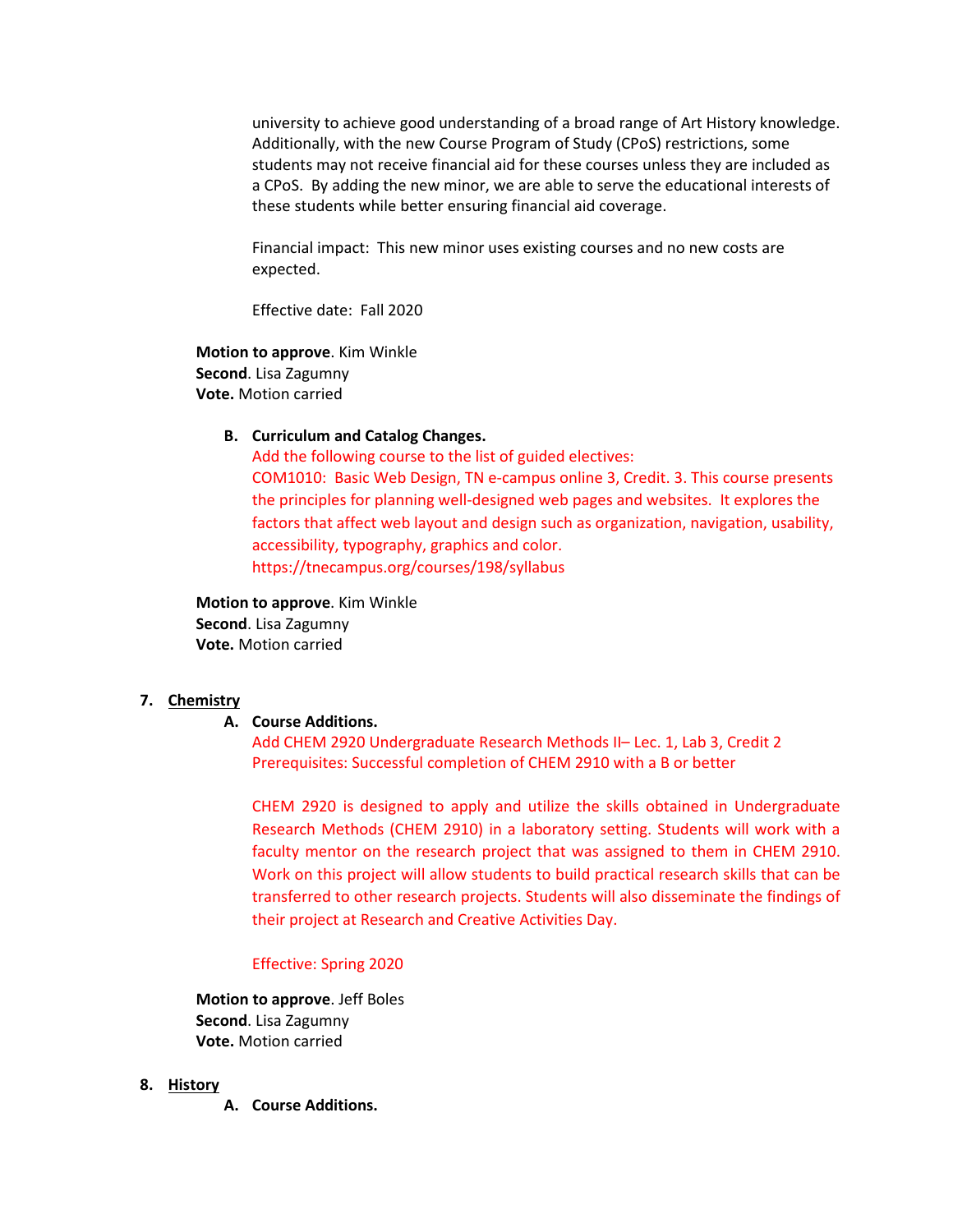HIST 4110-4119/5110-5119 Studies in Appalachian History and Culture **Catalog Description**: Selected topics relating to the history and culture of Appalachia. Lec. 3 Credit 3.

Effective: Spring 2020

*\*Friendly Amendment: Course title to be changed to "Appalachian History and Culture" instead of Studies in Appalachian History and Culture*

> **Motion to approve**. Jeff Roberts **Second**. Julie Baker **Vote.** Motion carried

## **9. Interdisciplinary Studies**

## **A. Addition of Minor in Leadership.**

The School of Interdisciplinary Studies in partnerships with the School of Agriculture, the Department of Communication, the Department of English, and the College of Business propose the creation of a minor in Leadership.

15 hours required:

| <b>LIST 3500</b>              | <b>Non-Profit Leadership</b>                                                  | (3 credits)          |
|-------------------------------|-------------------------------------------------------------------------------|----------------------|
| <b>LIST 3093</b>              | <b>Service Learning</b>                                                       | (3 credits)          |
| <b>AGHE 3000</b>              | <b>Leadership and Service</b>                                                 | (3 credits)          |
| <b>BMGT 4520</b>              | <b>Organizational Leadership</b>                                              | (3 credits)          |
| <b>JOUR 3460</b>              | <b>Introduction to Public Relations</b>                                       | (3 credits)          |
| <b>COMM 3030</b>              | <b>Principles of Event Planning</b>                                           | (3 credits)          |
| <b>AGED 3010</b>              | <b>Professional Leadership</b>                                                | (3 credits)          |
| <b>COMM 3080</b>              | <b>Communication and Effective Teamwork</b>                                   | (3 credits)          |
| <b>PC 3750</b>                | <b>Ethics in the Professions</b>                                              | (3 credits)          |
| <b>PC 4990</b>                | <b>Business and Grant Proposal Writing</b>                                    | (3 credits)          |
| <b>LIST 4093</b>              | <b>Special Topics in Leadership</b>                                           | (3 credits)          |
| LIST 4920-9                   | Special Topics if related to Leaderships                                      | (3 credits)          |
| <b>LIST 4440-9</b>            | Workshops if related to Leadership                                            | $(1 \text{ credit})$ |
| <b>LIST 4710</b>              | <b>Workplace Conflict and Resolution</b>                                      | (3 credits)          |
| or                            |                                                                               |                      |
| <b>BMGT 4410</b>              | <b>Conflict Management and Negotiation</b>                                    | (3 credits)          |
|                               | Substitutions are possible but require advisor approval and petition to SoIS. |                      |
| <b>Effective: Summer 2020</b> |                                                                               |                      |

**Motion to approve**. Mike Gotcher **Second**. Dennis Duncan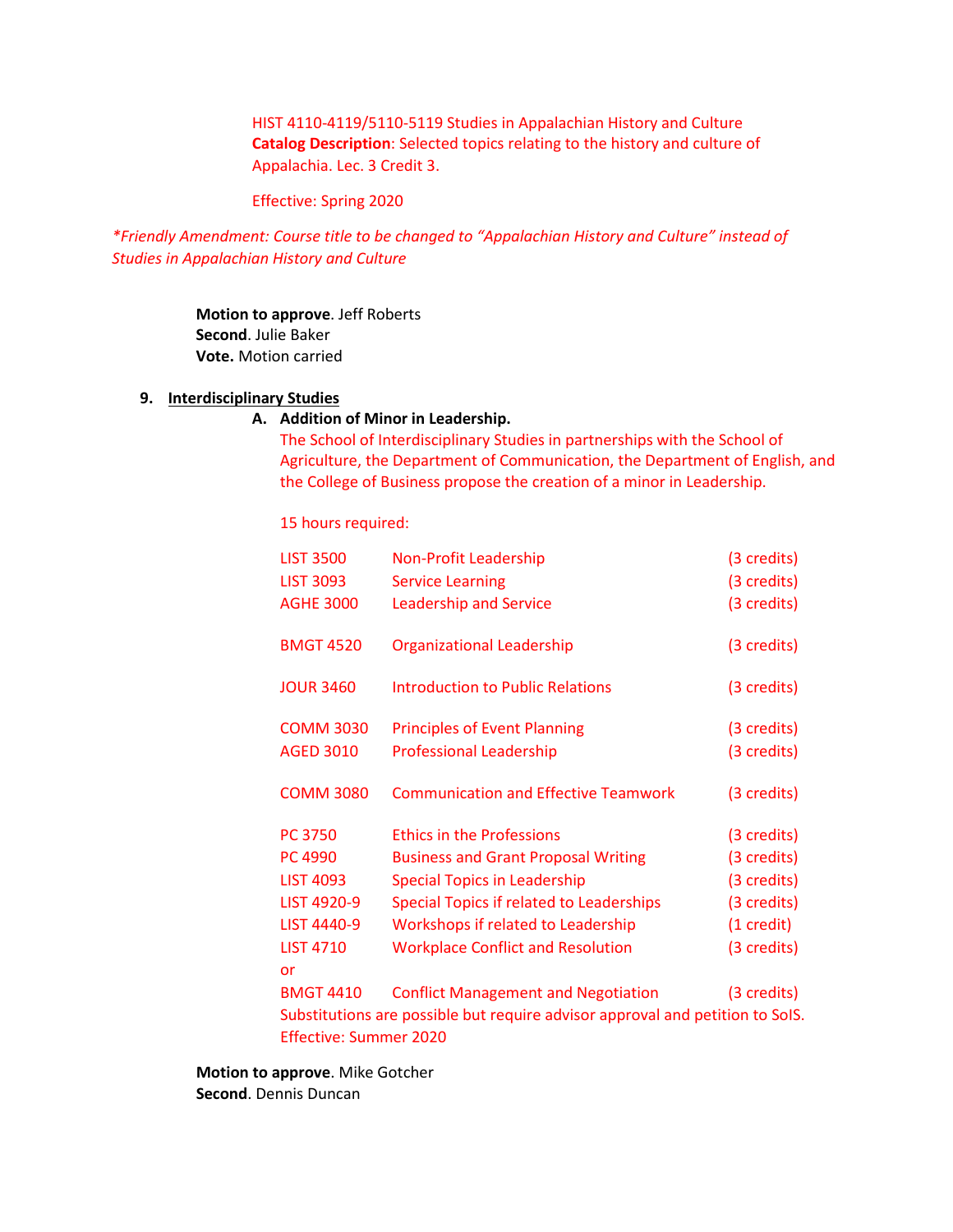**Vote.** Motion carried

## **B. Addition of Minor in Caregiving.**

The School of Interdisciplinary Studies in partnership with School of Human Ecology and Religious Studies proposes the creation of a new minor in Caregiving.

15 hours required: (12 hours must be upper division 3000/4000)

| LIST 3600: Concepts of Caregiving                                        | (3 credits) |
|--------------------------------------------------------------------------|-------------|
| LIST 3610: Home Safety and Equipment Use of Caregiving                   | (3 credits) |
| LIST 3620 Substance Abuse and Caregiving                                 | (3 credits) |
| LIST 4600: Advanced Caregiving                                           | (3 credits) |
| RELS: 3600 Religious Perspectives:<br>Aging and End of Life              | (3 credits) |
| HEC 2065: Families in Society                                            | (3 credits) |
| HEC 3565: End of Life Applications for Children and Families (3 credits) |             |
| HEC 3100: Intercultural Competence                                       | (3 credits) |
| HEC 4610: Families/Normative and Catastrophic Issues                     | (3 credits) |

Substitutions are possible but require advisor approval and petition SoIS.

Effective: Summer 2020

**Motion to approve**. Mike Gotcher **Second**. Brenda Wilson **Vote.** Motion carried

## **C. Course Additions.**

1) Add LIST 1601/3 – The Freshman Athlete Experience\* Lec 1, Lab 0 Credit 1 or Lec 2, Lab 2, Credit 3

Course Description: This course is an introduction to the university experience with special attention given to the unique nature of the collegiate student athlete experience.

Prerequisites: None Effective: Spring 2020

2) Add LIST 2094: Service Learning: Implementation Processes\*Lec 2, Lab 2, Credit 3

Course Description: This is a course in service learning focuses on the implementation of a group developed service learning project. High Impact Practices will be used through hands on activities. Effective: Spring 2020

3) Add LIST 3620 - Substance Abuse and Caregiving\* Lec 3, Credit 3 Course Description: This is an upper division course that examines the concepts of caregiving, both personally and professionally, for persons who have the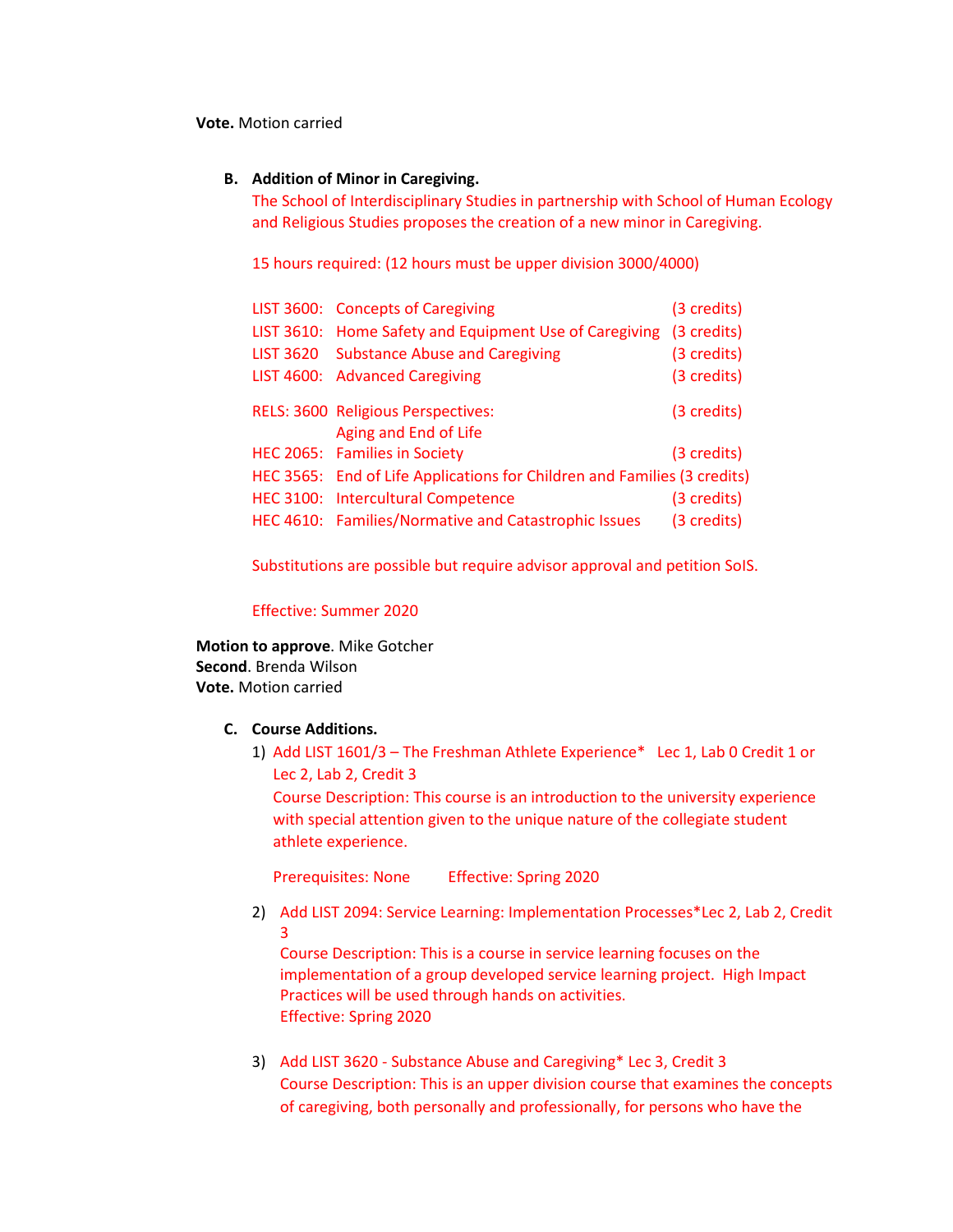disease of addiction. Topics include roles of caregiving, 12 step care, crisis management, personal connection, ethical boundaries, personal boundaries, cultural aspects, insurance, and legal issues. This course will not only explore the traditional theories of caregiving, but will also focus on aiding students in the development of their own personally-centered approaches to caregiving both in their personal and professional environments as well as where and how to set healthy boundaries with persons who are addicted and or alcoholic.

- 4) Add LIST 4710 Workplace Conflict and Resolution\* Lec 3, Credit 3 Course Description: This is an upper division course that examines the nature of conflict in the workplace and at home. This includes what causes it; what its effects, benefits, and costs are; what can be done to maximize the benefits (engage in constructive conflict); and, to limit the costs (prevent, manage, and resolve destructive conflict). This course will not only explore the traditional theories of people management and conflict resolution, but will also focus on aiding students in the development of their own personally-centered approaches to conflict management and negotiation in their professional environment. Prerequisites: None
- 5) Add RELS 3410 Religion and Comics and Graphic Novels Lec 3, Credit 3 Course Description: The purpose of this course is to examine the relationship between comics and graphic novels and religion. Comic books and graphic novels are both arbiters and products of culture, and therefore speak to and reflect, or change, the religious experience and culture of those engaged with them.

Prerequisites: RELS 2010 or permission of instructor

- 6) Add RELS 3420 Religious Diversity in the Workplace Lec 3, Credit 3 Course Description: The purpose of this course is to examine how to navigate an increasingly religiously diverse society from the perspective of how to engage with co-workers, supervisors, and subordinates in both the American and international workplace. This course will include an overview of a number of modern practices of global religions, a summation of beliefs with a focus on religious difference, and information regarding best practices for preventing microaggressions, conflict, human resources blunders, and religious intolerance. Prerequisites: RELS 2010 or permission of instructor
- 7) Add RELS 3600 Religious Perspectives: Aging and End of Life Lec 3, Cr 3 Course Description: The purpose of this course is to examine how different religions approach the eventualities we all face: aging, dying, and death, in order to increase student understanding and deepen religious studies knowledge. This course will focus both on the rituals involved in aging, dying, death and bereavement, and the meaning of these life events in different religious traditions. As a course that also applies for the Caregiving Certificate, it will also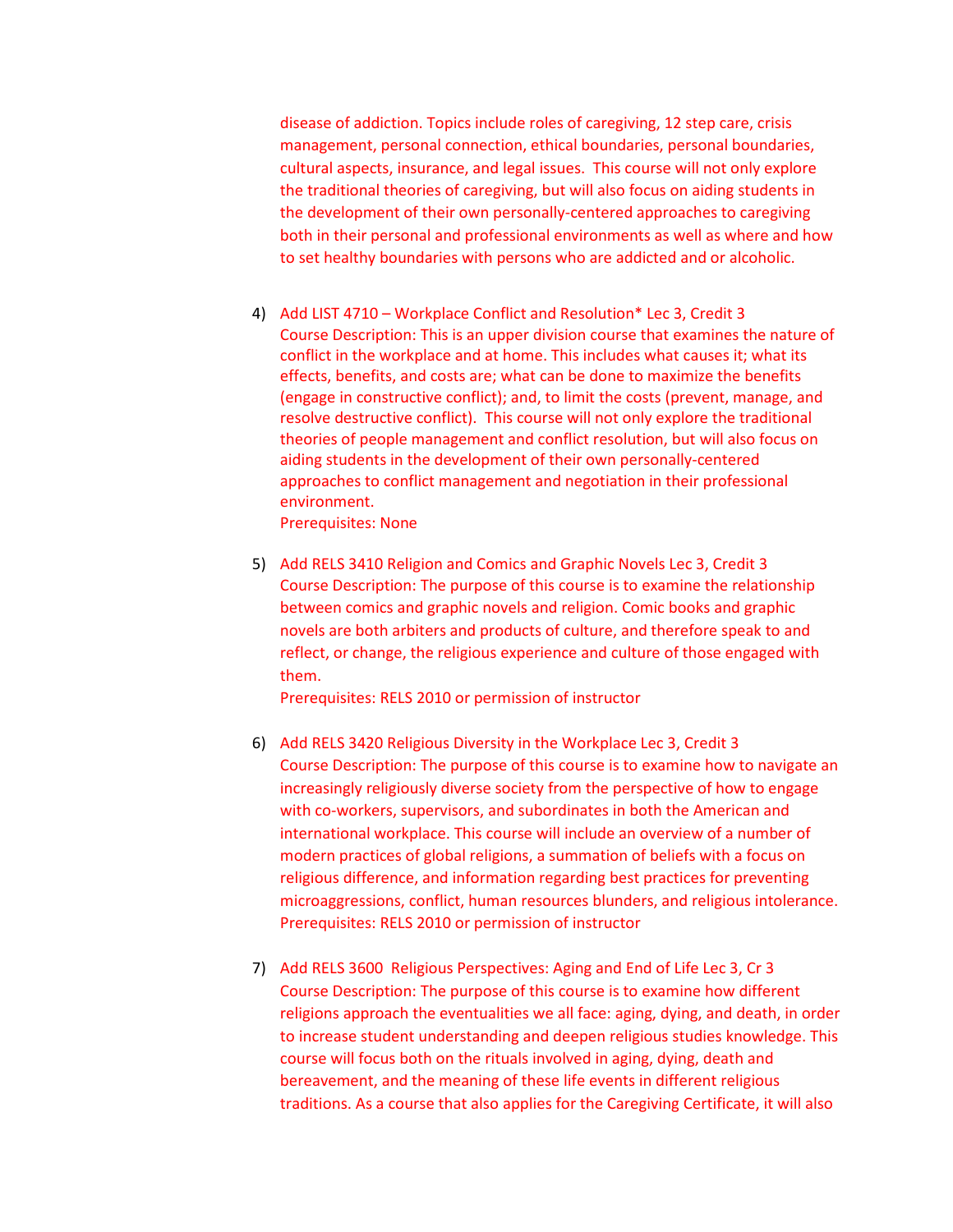involve an exploration of how various cultures approach the idea of eldercare and life cycles. Prerequisites: RELS 2010 or permission of instructor

- 8) Add RELS 4310 Women in Religious Traditions Lec 3, Credit 3 Course Description: The purpose of this course is to examine how religious traditions are experienced by female practitioners, how women shape religious traditions, and how the issues of sex, gender, and sexuality influence and are influenced by religious traditions, both within the religions themselves and outside in wider culture and society. Prerequisites: RELS 2010 or permission of instructor
- 9) **Course Changes.**

#### **From:**

LIST 4995: Culminating Project Lec. 3, Credit 3

Description: Academic research or other creative activity resulting in a tangible product to demonstrate synthesis of student's coursework. This course is required for all LIST and PRST majors. Prerequisite: Permission of instructor.

#### **To:**

LIST 4995: Culminating Project Lec. 3, Credit 3 Description: Academic research or other creative activity resulting in a tangible product to demonstrate synthesis of student's coursework. This course is required for all LIST and PRST majors. Students must earn a minimum grade of C to pass the course.

*\*Friendly amendment: Students must earn a minimum grade of C or better for program completion*

Prerequisite: Senior Status. Permission of instructor.

### 10) **Course Deletions.**

- a) UNIV 3886: Experiential Learning Credit 6 Work or voluntary experience that closely relates to the major, equates with skills knowledge or perspectives currently required in course work and involves analysis or reflection at lower division or upper division undergraduate credit. Portfolio evaluated by faculty team. To apply for this credit, see the following link
	- [www.tntech.edu/ISEE/CreditForLifeExperience.pdf.](http://www.tntech.edu/ISEE/CreditForLifeExperience.pdf)
- b) UNIV 4110 PRST/LIST Internship Lec 3-6 Credit 3-6 Educational activity within an organization dealing with the type of work the student hopes to do upon graduation. The internship is a learning environment where the student is treated as one of the employees but often does not have the pressures of being a full-time employee.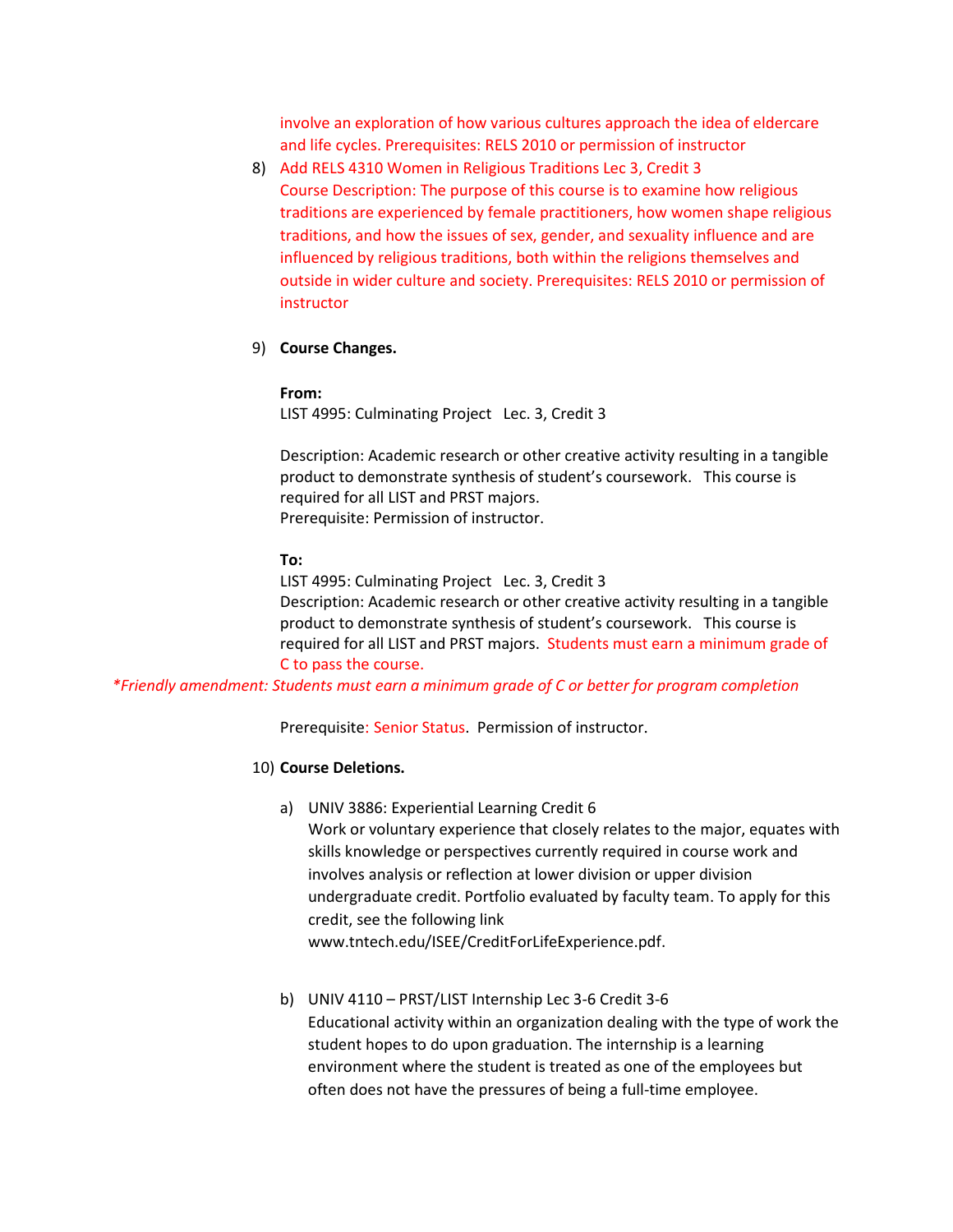## 11) **Curriculum Changes.**

a) Change of terminology in Undergraduate Catalog Program of Study: BS in Interdisciplinary Studies

[http://catalog.tntech.edu/preview\\_program.php?catoid=27&poid=3292&re](http://catalog.tntech.edu/preview_program.php?catoid=27&poid=3292&returnto=5583) [turnto=5583](http://catalog.tntech.edu/preview_program.php?catoid=27&poid=3292&returnto=5583)

Replace the term "Concentation Area" with "Emphasis Area". This is the correct term used in the program, and the term that occurs in all current forms.

b) Change grading requirement LIST 4995. Program of Study: Interdisciplinary Studies Major.

### **From:**

 $1$  Concentration area courses must be upper division (3000, 4000).  $2$ Concentration area #1 must be different from concentration area #2  ${}^{3}$ Eighteen hours of the elective hours must be upper division (3000,4000).

A total of 12 hours out of the 120 hours must be at the 4000 level. No more than 30 hours in business courses can be used toward graduation. Students must complete at least 50 hours at the university (4-year) level and at least 30 hours at TTU.

## **To:**

<sup>1</sup> Emphasis area courses must be upper division (3000, 4000). 2 Emphasis area #1 must be different from concentration area #2 <sup>3</sup>Eighteen hours of the elective hours must be upper division (3000,4000).

## Students must earn a minimum grade of C to pass LIST 4995

## *\*Friendly amendment: Students must earn a minimum grade of C or better for program completion.*

A total of 12 hours out of the 120 hours must be at the 4000 level. No more than 30 hours in business courses can be used toward graduation. Students must complete at least 50 hours at the university (4-year) level and at least 30 hours at TTU.

**Motion to approve**. Mike Gotcher **Second**. Lisa Zagumny **Vote.** Motion carried

### **10. Electrical & Computer Engineering**

## **A. Course changes.**

**1) From**:

ECE 4720 (5720). Telecommunication Systems Design. Lec. 3. Credit 3.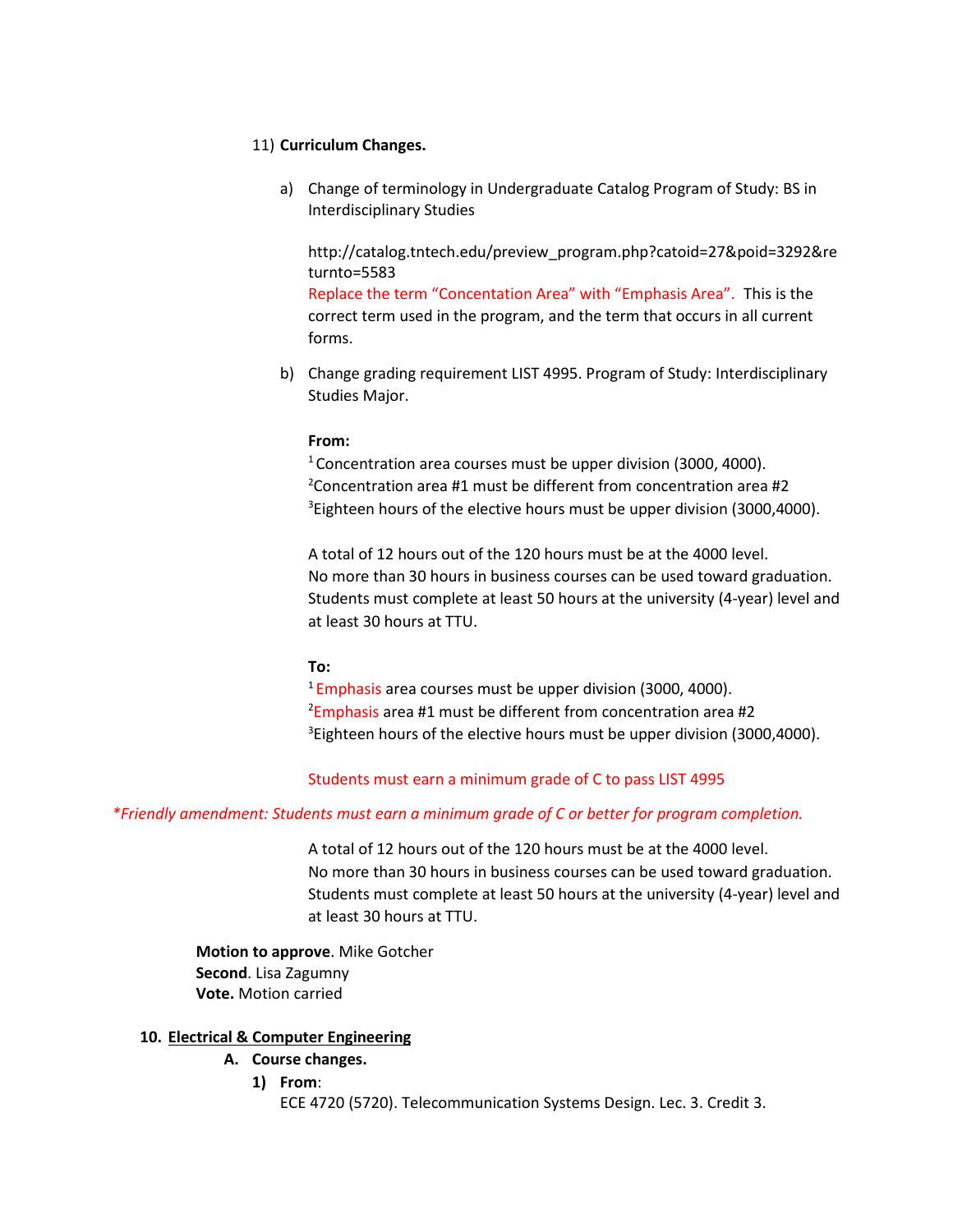Prerequisite: C or better in ECE 4710 (5710). Link budget, synchronization, frequency synthesis, receiver architecture, noise and distortion, error correction codes, spread-spectrum systems.

#### **To:**

ECE 4720 (5720). Telecommunication Systems Design. Lec. 3. Credit 3. Prerequisite: C or better in ECE 3020, C or better in ECE 3710, and C or better in MATH 3470. Link budget, synchronization, frequency synthesis, receiver architecture, noise and distortion, error correction codes, spread-spectrum systems.

### **2) From:**

ECE 2011. Electrical Engineering Lab I. Lab. 3. Credit 1. Prerequisite: C or better in ECE 2010 (ECE 2010 may be taken concurrently). Introduction to electrical and electronic components, circuits, test equipment, and measurement techniques.

### **To:**

ECE 2011. Electrical Engineering Lab I. Lab. 3. Credit 1. Prerequisite: C or better in CSC 1300, C or better in MATH 1920, C or better in MATH 2010, C or better in MATH 2120, and either C or better in ECE 2010 or C or better in ECE 2850 (ECE 2010, ECE 2850, and/or MATH 2120 may be taken concurrently). Introduction to electrical and electronic components, circuits, test equipment, and measurement techniques.

### **3) From:**

ECE 2850. Principles of Electric Currents. Lec. 3. Credit 3.

Prerequisite: C or better in MATH 1920, C or better in MATH 2010, MATH 2120 (MATH 2120 may be taken concurrently). Introduction to electric circuit quantities and components, systematic application of Ohm's and Kirchhoff's laws, superposition, Thevenin and Norton theorems, operational amplifiers, RL and RC transients, Laplace transform methods for electric circuit analysis, steady-state ac-circuit solution, power in ac-circuits, and 3-phase circuits. Will not count for credit for Electrical Engineering or Computer Engineering majors.

### **To:**

ECE 2850. Principles of Electric Circuits. Lec. 3. Credit 3.

Prerequisite: C or better in MATH 1920, C or better in MATH 2010, C or better in MATH 2120 (MATH 2120 may be taken concurrently). Introduction to electric circuit quantities and components, systematic application of Ohm's and Kirchhoff's laws, superposition, Thévenin and Norton theorems, operational amplifiers, RL and RC transients, Laplace transform methods for electric circuit analysis, steady-state ac-circuit solution, power in ac-circuits, and 3-phase circuits. Will not count for credit for Electrical Engineering or Computer Engineering majors.

#### **4) From:**

ECE 4961. Capstone Design I. Lec. 2. Lab. 4 Credit 3.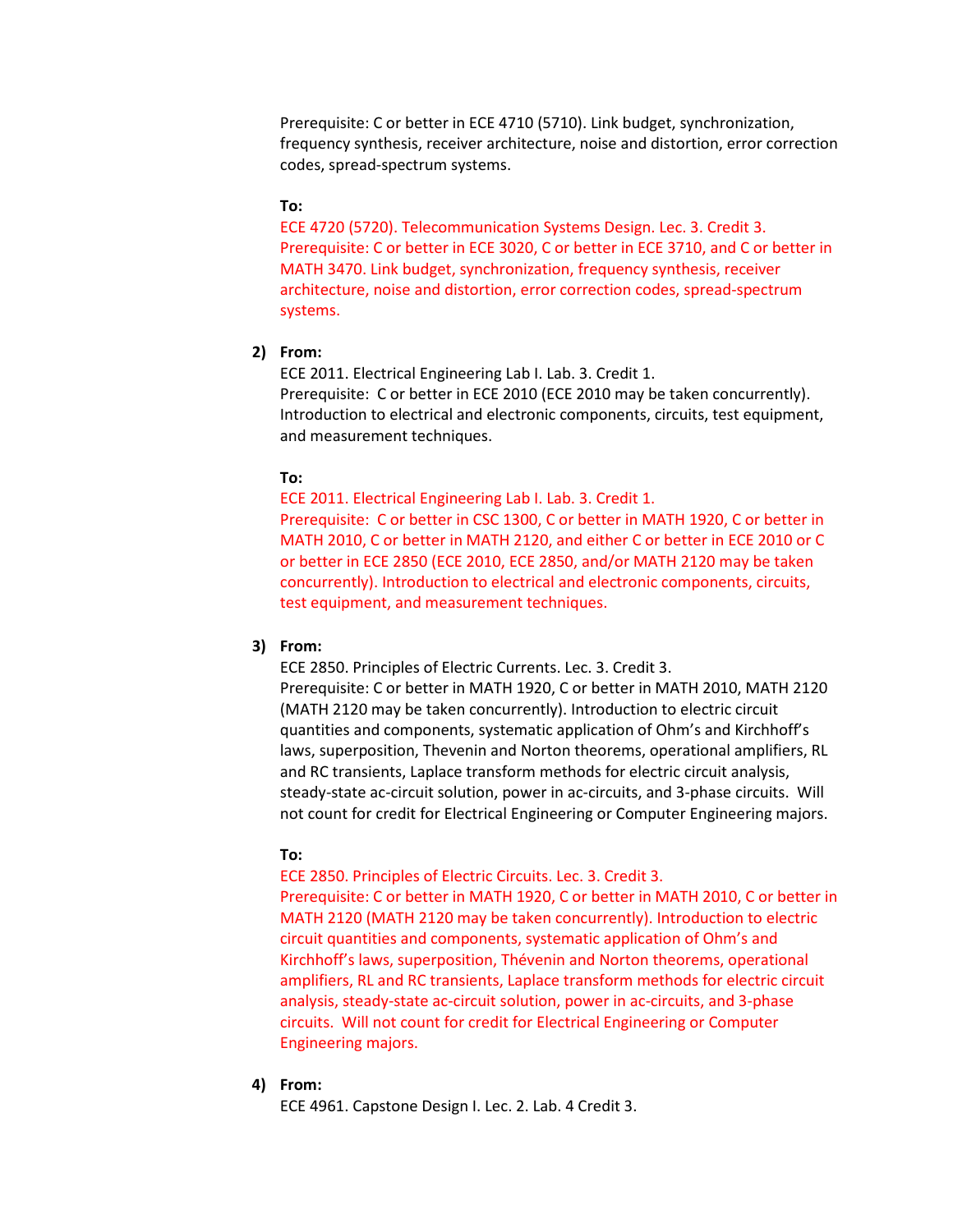Prerequisite: C or better in ECE 3010, C or better in ECE 3020, C or better in ECE 3060, C or better in ECE 3130, C or better in ECE 3300, C or better in ECE 3920, and either C or better in COMM 2025 or C or better in PC 2500. (ECE 3020 may be taken concurrently). The first in a sequence of two capstone design project courses. Student teams will complete an industry client-driven system design project. Teamwork, leadership, project planning and management, specification, budgeting, design review, subsystem development, testing, weekly reporting, documentation, and oral presentation.

### **To:**

ECE 4961. Capstone Design I. Lec. 2. Lab. 4 Credit 3.

Prerequisite: C or better in ECE 3010, C or better in ECE 3020, C or better in ECE 3060, C or better in ECE 3130, C or better in ECE 3300, C or better in ECE 3920, and either C or better in COMM 2025 or C or better in PC 2500. (ECE 3020 and/or ECE 3920 may be taken concurrently). The first in a sequence of two capstone design project courses. Student teams will complete an industry client-driven system design project. Teamwork, leadership, project planning and management, specification, budgeting, design review, subsystem development, testing, weekly reporting, documentation, and oral presentation.

## **5) From:**

ECE 4971. Capstone Design II. Lec. 2. Lab. 4 Credit 3. Prerequisite: ECE 4961. The second in a sequence of two senior capstone design project courses. Student teams will complete an industry client-driven system design project. Teamwork, leadership, project planning and management, specification, budgeting, design review, implementation, testing, weekly reporting, documentation, and oral presentation.

## **To:**

ECE 4971. Capstone Design II. Lec. 2. Lab. 4 Credit 3. Prerequisite: ECE 4961 and a C or better in ECE 3920. The second in a sequence of two senior capstone design project courses. Student teams will complete an industry client-driven system design project. Teamwork, leadership, project planning and management, specification, budgeting, design review, implementation, testing, weekly reporting, documentation, and oral presentation.

### **6) Course Deletions.**

- a. Remove 3 credit hours of EE Breadth Electives from the senior year
- b. Remove 3 credit hours of EE Vehicle Electives from the senior year.

#### **7) Course Additions.**

a. Add 6 credit hours of Career Electives to the senior year. These Career Electives are the same as for the BSEE without concentration

**Motion to approve**. Allan MacKenzie **Second**. Lisa Zagumny